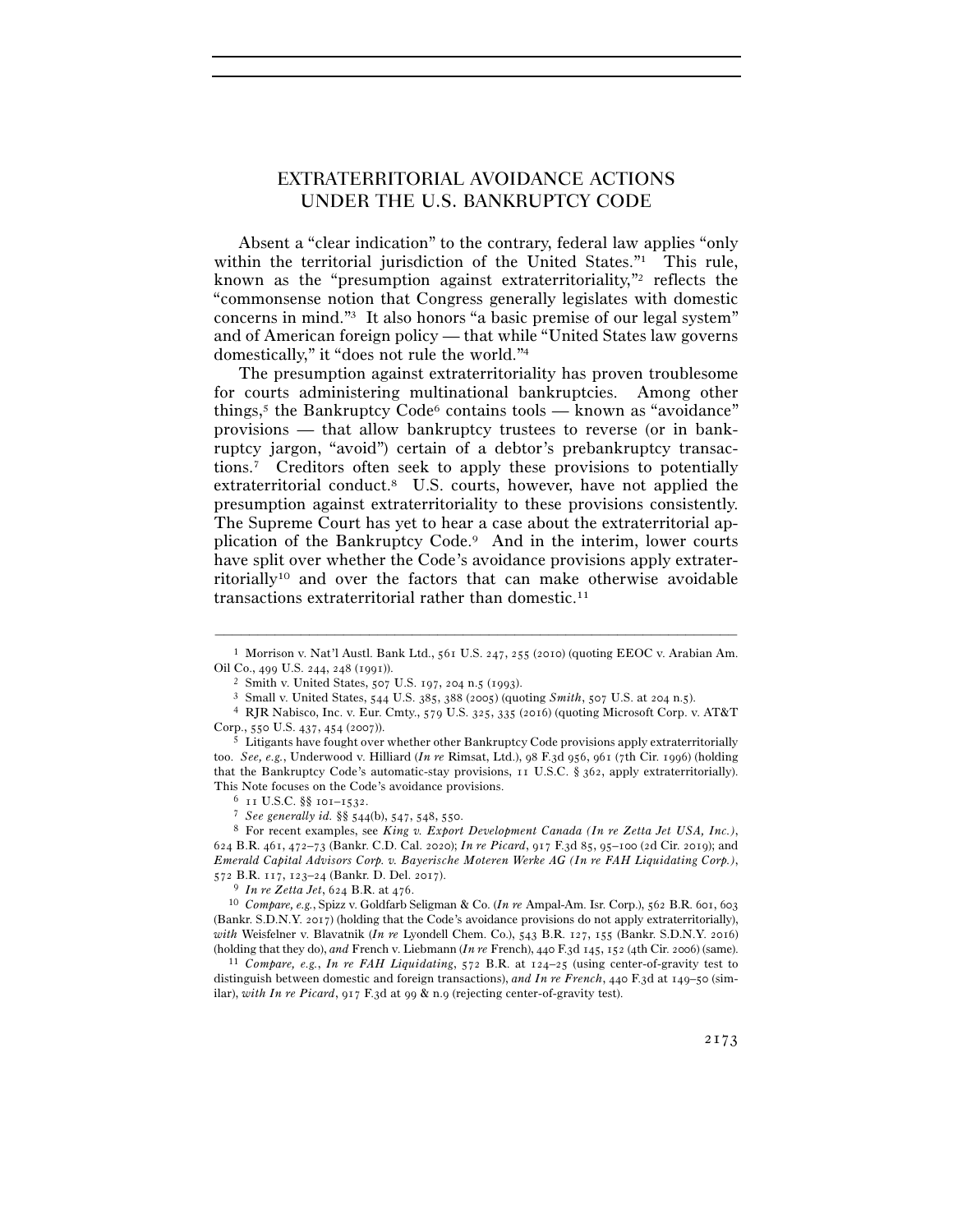These splits are important, not least because avoidance actions with extraterritorial elements can involve billions of dollars.12 Despite their importance, however, both splits are also curiously underanalyzed. Only a few published articles have considered whether the Code's avoidance provisions apply extraterritorially.13 And there has been even less academic discussion of how, if the Code's avoidance provisions do *not* apply extraterritorially, courts should distinguish between foreign and domestic avoidance actions.14

This Note analyzes the second issue described above: the difference between "domestic" and "foreign" avoidance. It argues that transactions are "domestic" for avoidance purposes when and to the extent that they involve transfers made or obligations incurred within the United States. It also suggests, albeit more tentatively, that such transactions include but are not limited to all transfers by U.S. and foreign debtors from U.S. bank accounts. Because many typical business transactions *do* require transfers from U.S. bank accounts, the upshot is that many avoidance actions are "domestic" even if the Bankruptcy Code's avoidance provisions do not apply extraterritorially.

The Note proceeds in three Parts. Part I provides background on the Bankruptcy Code's avoidance provisions. Part II describes the contemporary presumption against extraterritoriality and argues that, as a general matter, a transaction is "domestic" to the extent that it involves transfers made or obligations incurred within the United States. Part III then discusses the details of *when* a transfer is made or an obligation is incurred in the United States, focusing on transfers of money from U.S. and foreign bank accounts, and concludes.

<sup>12</sup> *See, e.g.*, *In re Lyondell*, 543 B.R. at 132–33 (describing \$12.5 billion fraudulent transfer action arising out of extraterritorial merger); *In re* Purdue Pharma L.P., 633 B.R. 53, 87–92 (Bankr. S.D.N.Y.) (describing potential fraudulent transfer liability after controlling shareholders of Purdue Pharma L.P. transferred \$11 billion from Purdue to spendthrift trusts in Jersey), *vacated on other grounds*, 635 B.R. 26 (S.D.N.Y. 2021). The split is also important from a doctrinal perspective, since it mirrors other puzzles concerning the extraterritorial application of the Securities Exchange Act, the Racketeer Influenced and Corrupt Organizations Act, and the Stored Communications Protection Act. *See* Aaron D. Simowitz, *The Extraterritoriality Formalisms*, 51 CONN. L. REV. <sup>375</sup>, 389–96 (<sup>2019</sup>) (describing the puzzles). 13 *Compare, e.g.*, Michael J. Colarossi, *An Uncertain Future: The Questionable* 

*Extraterritoriality of the Bankruptcy Code's Core Pre-Petition Avoidance Provisions*, 25 AM. BANKR. INST. L. REV. 229, 232 (2017) (arguing that the Code's avoidance provisions probably do not apply extraterritorially), *with* Edward R. Morrison, *Extraterritorial Avoidance Actions: Lessons from Madoff*, 9 BROOK. J. CORP. FIN. & COM. L. 163, 164 (<sup>2014</sup>) (presenting an argument that they do). 14 Professor Aaron Simowitz notes only that this issue is unsettled, *see* Simowitz, *supra* note 12,

at 392–94, and Michael Colarossi observes only that many courts (circa 2017) had adopted the center-of-gravity approach, Colarossi, *supra* note 13, at 248–50. The most recent edition of *Collier on Bankruptcy*, the standard bankruptcy treatise, endorses the center-of-gravity approach but without any sustained argument on its behalf. 5 COLLIER ON BANKRUPTCY ¶ 548.03[2](b) (Richard Levin & Henry J. Sommer eds., 16th ed. 2022).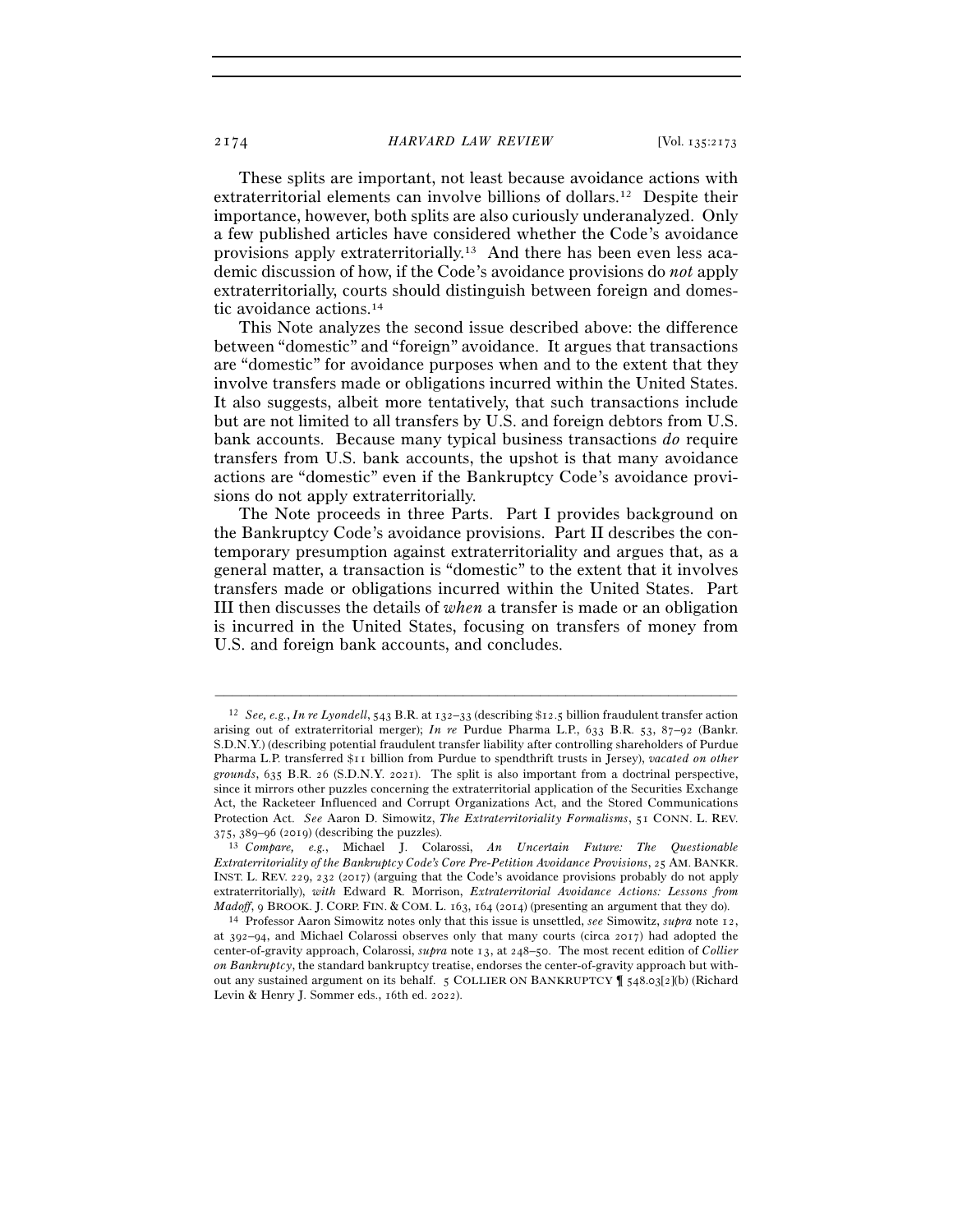### I. BANKRUPTCY BACKGROUND

In 1542, Parliament enacted the world's first cross-border bankruptcy statute. "[S]undry persons," it complained, had "fle[d] to parts unknown" after "craftily obtaining . . . great substance of other men's goods."15 Creditors, meanwhile, could not reach these debtors through ordinary English process, since the King's writ would not run beyond England's shores.16 So Parliament took a different approach. Henceforth, any debtor who "withdr[ew] . . . into any foreign realm" in "defraud of his creditors" would be outlawed and his English property forfeited.17 Those who "willingly help[ed]" such debtors leave England, or who "convey[ed] their . . . goods" from English soil, would be imprisoned or fined as Parliament deemed "meet and convenient for their said offense or offenses."18

Debtors still move assets abroad today, but bankruptcy practice has changed since 1542. Instead of condemning recalcitrant debtors to outlawry, today's Bankruptcy Code allows a bankruptcy trustee to "avoid" — meaning "reverse" or "set aside" — transactions that would otherwise move assets beyond creditors' reach. The Code contains three principal avoidance provisions: section  $548(a)(1)(A)$ , which governs "actually fraudulent" transfers;<sup>19</sup> section  $548(a)(1)(B)$ , which governs "constructively fraudulent" transfers;20 and section 547, which governs "preferences."21

Section  $548(a)(1)(A)$ , like the 1542 Act, is concerned with fraudulent or malicious transactions. It permits a bankruptcy trustee to avoid any "transfer . . . of an interest of [a] debtor in property," as well as "any obligation . . . incurred by [a] debtor," if the debtor "made such transfer or incurred such obligation" (1) "with actual intent to hinder, delay, or defraud" a creditor and (2) less than two years before filing for bankruptcy.22 Suppose, for example, that a shepherd gifts sheep to his

<sup>&</sup>lt;sup>15</sup> An Act Against Such Persons as Do Make Bankrupt 1542, 34 & 35 Hen. 8 c. 4, § 1 (Eng.), *reprinted in* 3 STATUTES OF THE REALM 899, 899 (Dawsons of Pall Mall 1963) (1817) (spelling modernized).  $16$  MICHAEL HIRST, JURISDICTION AND THE AMBIT OF THE CRIMINAL LAW  $5$  (2003)

<sup>(&</sup>quot;[T]<br>he common law of England did not originally apply beyond the shores of the realm.").<br><sup>17</sup> 34 & 35 Hen. 8 c. 4, § 5, *supra* note 15, at 901 (spelling modernized).<br><sup>18</sup> *Id.* (spelling modernized).<br><sup>19</sup> *See* 11 U.S.

of an interest of [a] debtor in property or any obligation incurred by the debtor that is voidable under applicable law by a creditor holding an [allowable] unsecured claim." *Id.* §  $544(b)(1)$ . Section 544(b) does not create a standalone cause of action. Instead, it authorizes the bankruptcy trustee to pursue a cause of action that would otherwise be available to creditors under applicable nonbankruptcy law. *In re* Leonard, 125 F.3d 543, 544 (7th Cir. 1997); 5 COLLIER ON BANKRUPTCY, *supra* note 14,  $\int$  544.06.<br><sup>22</sup> 11 U.S.C. § 548(a)(1)(A).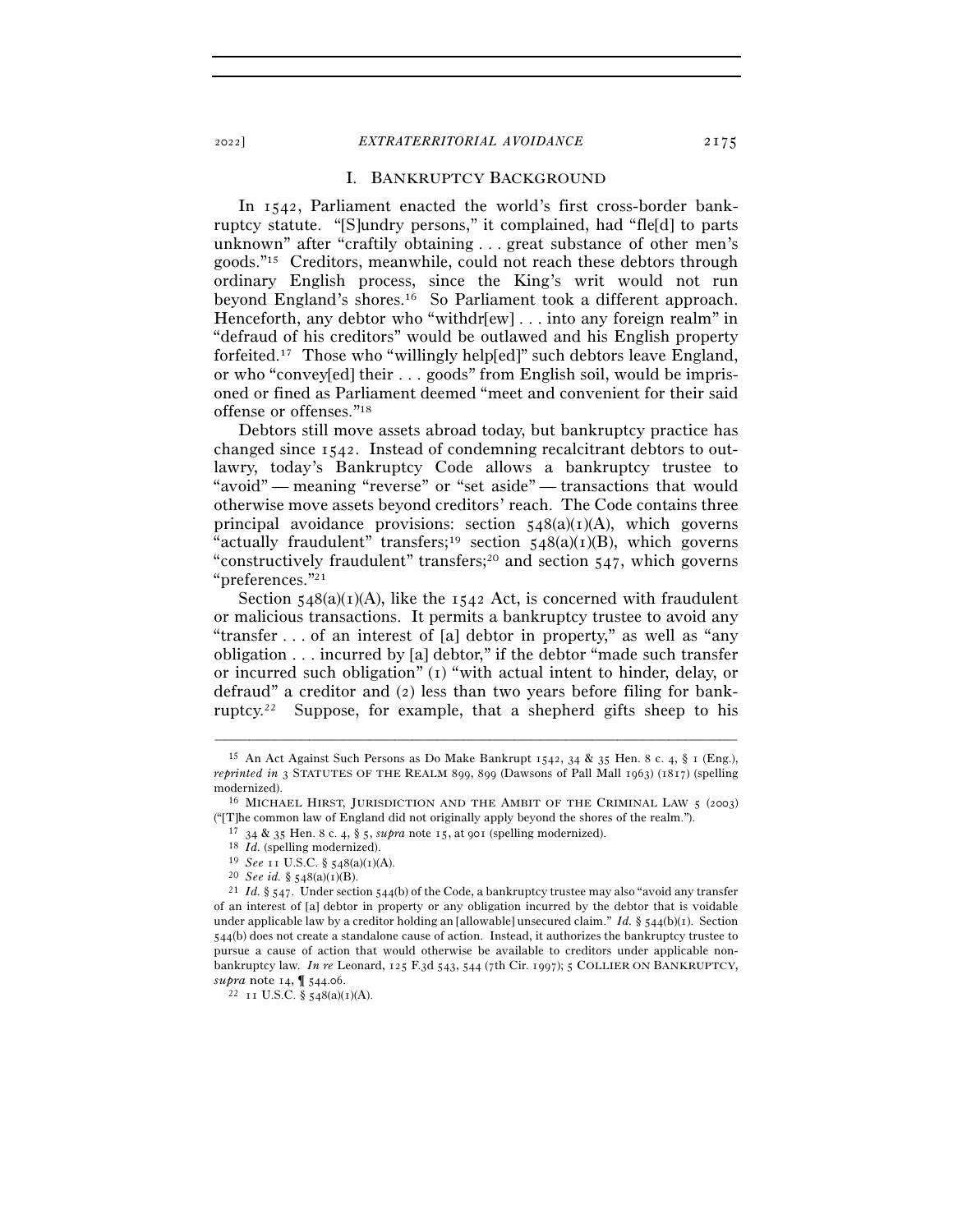brother on Monday and then declares bankruptcy on Tuesday.23 If the shepherd made the gift in order to hide the sheep from creditors, the transaction is actually fraudulent and therefore voidable.24

Section  $548(a)(1)(B)$ , the Code's "constructive fraud" provision, extends section  $548(a)(1)(A)$  to cases where a debtor honestly but unreasonably depletes his assets. Under section  $548(a)(1)(B)$ , a transfer or obligation is constructively fraudulent when it (1) is made for "less than . . . reasonably equivalent value," (2) occurs less than two years before bankruptcy, and (3) leaves the debtor insolvent or nearly so.<sup>25</sup> For example, suppose that a different shepherd borrows \$100, buys \$80 worth of sheep, and then transfers \$20 to his cousin without consideration.26 If bankruptcy follows within two years, the \$20 payment is plausibly a constructive fraudulent conveyance. It is not made for "reasonably equivalent value," since the shepherd does not gain anything from it.27 And it arguably renders the shepherd insolvent, since it leaves him with \$100 in liabilities but only \$80 in assets.<sup>28</sup>

Finally, rounding out the pack, section 547 restricts "preferential" transfers. A transfer is preferential when it (1) "benefit[s] a creditor" (2) "on account of an antecedent debt," is made (3) "while the debtor was insolvent" (4) less than ninety days before a bankruptcy filing, and (5) "enable[s] the creditor to receive a larger share of the estate than if the transfer had not been made"29 in advance of bankruptcy. For example, suppose that a third shepherd — with \$100 in sheep owes \$100 to the Bank of Southampton and \$100 to the Bank of Northampton. If the shepherd tenders his sheep to Southampton in satisfaction of his debt the day before declaring bankruptcy, the tender is a voidable preference. The tender benefitted Southampton, was made on account of an antecedent debt within ninety days of bankruptcy, and occurred while the shepherd was insolvent. And it enabled Southampton to receive \$100 rather than the \$50 it would have gotten had the shepherd's estate been divided pro rata in bankruptcy.<sup>30</sup>

<sup>–––––––––––––––––––––––––––––––––––––––––––––––––––––––––––––</sup> <sup>23</sup> These are roughly the facts of *Twyne's Case* (1601), 76 Eng. Rep. 807; 3 Co. Rep. 80b. *See id.*

at 810–12; 3 Co. Rep. 80b. 24  $Id$ . at 810–14; 3 Co. Rep. at 80b–81a.<br><sup>25</sup> *See* 11 U.S.C. § 548(a)(1)(B).<br><sup>25</sup> This, minus the sheep, is essentially the structure of a modern leveraged buyout (LBO) or recapitalization. *See, e.g.*, Czyzewski v. Jevic Holding Corp., 137 S. Ct. 973, 980 (2017). Douglas G. Baird & Thomas H. Jackson, *Fraudulent Conveyance Law and Its Proper Domain*, 38 VAND.

L. REV. 829, 850–53 (1985), offers a more detailed explanation of LBO mechanics.<br><sup>27</sup> See Baird & Jackson, *supra* note 26, at 851.<br><sup>28</sup> Only "arguably" because it can be difficult to tell when a debtor is in fact insolve the simple example above, the debtor might argue that the discounted present value of his future cash flows (say, from selling wool from the sheep) exceeded \$20. See id. at  $852-53$ .<br><sup>29</sup> Union Bank v. Wolas, 502 U.S. 151, 155 (1991); *see also* 11 U.S.C. § 547(b).<br><sup>30</sup> See, e.g., Off. Comm. of Unsecured Creditors of Arca

Bank (*In re* Arcapita Bank B.S.C.(c)), 575 B.R. 229, 234 (Bankr. S.D.N.Y. 2017).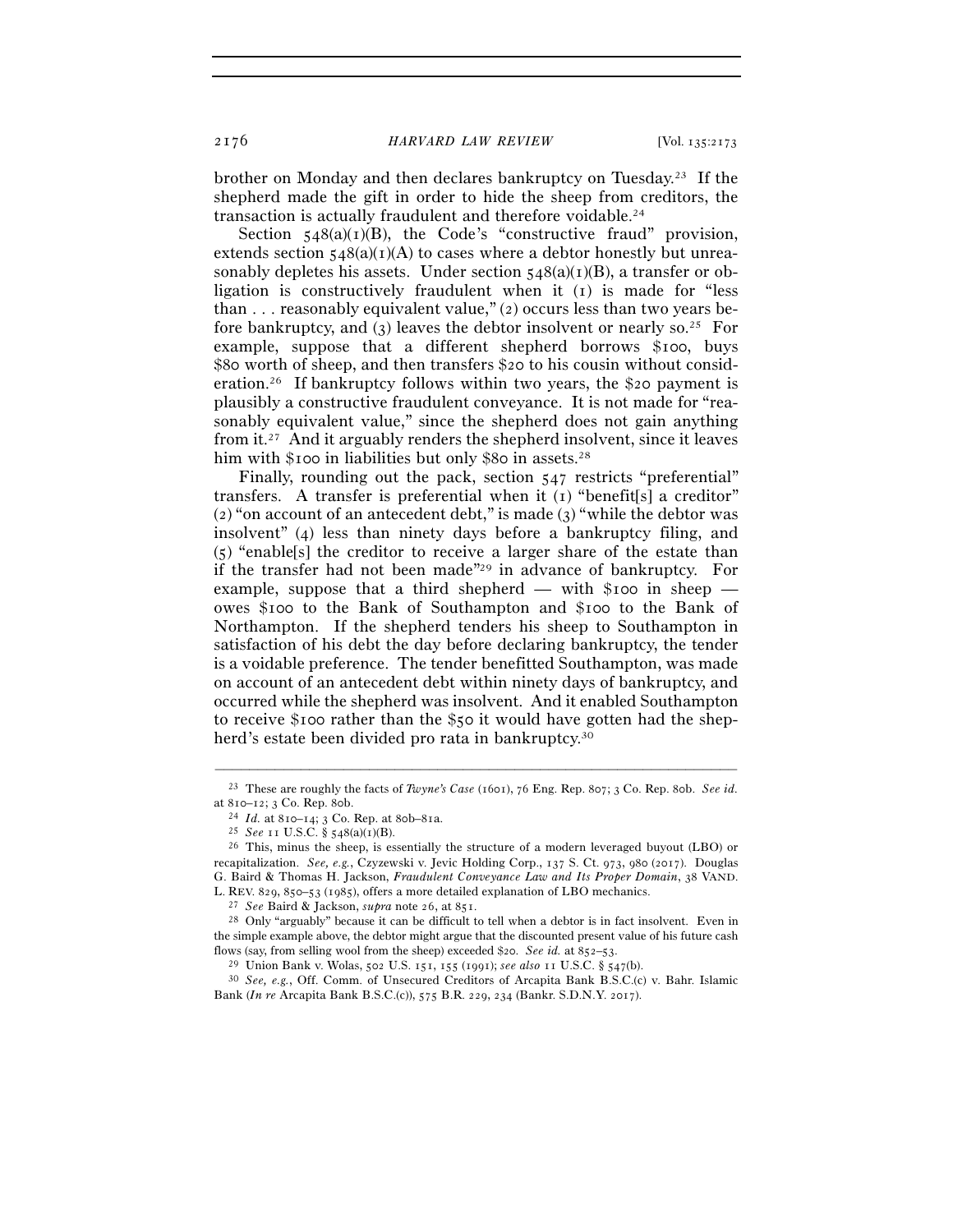As these examples suggest, sections 548 and 547 serve different purposes. Section 548 protects creditors, as a class, from asset stripping and other conduct that reduces net creditor recoveries.31 By contrast, section

547 protects nonpreferred creditors from their preferred peers.32 Such protection can be necessary to apportion a debtor's assets among creditors fairly, rather than "on the basis of the inside influence or economic leverage of a particular creditor."33 It also helps ward off prebankruptcy races to the courthouse, wherein "individual creditors . . . rush to dismember the debtor" for fear that bankruptcy will otherwise leave them with nothing.<sup>34</sup>

And, like all statutes, neither section 548 nor section 547 pursues these purposes at all costs.35 Most notably, section 548's two-year "lookback period" — the window before bankruptcy when a transaction is potentially avoidable — is comparatively short. Section  $547$ 's lookback period, at ninety days, is shorter still. These limitations on the trustee's avoidance powers reflect competing and equally important bankruptcy goals. For example, longer lookback periods increase litigation risk and thus the costs of transacting with distressed firms. Increased transaction costs can in turn deter value-creating projects, including mergers and acquisitions (M&A) or refinancing activity that might help a firm avoid bankruptcy.36

Finally, and unsurprisingly given the policy stakes, different nations have balanced these priorities differently. For example, Germany's lookback period for the German equivalent of intentional fraudulent transfers is ten years rather than two years, and its lookback period for constructive fraudulent transfers is four years rather than two years.37 By contrast, Cayman Islands law does not prohibit constructively fraudulent transfers at all.38 Germany has thus opted to protect creditors more vigorously than the United States, at the cost of increasing litigation risk. The Caymans have made a different policy choice.

<sup>31</sup> *See, e.g.*, Bos. Trading Grp., Inc. v. Burnazos, 835 F.2d 1504, 1509 (1st Cir. 1987) (Breyer, J.); Emil A. Kleinhaus & Alexander B. Lees, *Debt Repayments as Fraudulent Transfers*, 88 AM. BANKR. L.J. 307, 308 (2014).<br>
<sup>32</sup> Kleinhaus & Lees, *supra* note 31, at 308.<br>
<sup>33</sup> Czyzewski v. Jevic Holding Corp., 137 S. Ct. 973, 984 (2017).<br>
<sup>34</sup> Bonded Fin. Servs., Inc. v. Eur. Am. Bank, 838 F.2d 890, 892 n.1 (7th Cir. 1

<sup>1839</sup>–42 (2014) (explaining how expansive conceptions of fraudulent conveyance liability can deter LBOs); WACHTELL, LIPTON, ROSEN & KATZ, DISTRESSED MERGERS AND ACQUISITIONS  $12-17$  (2019) (characterizing avoidance risk as a barrier to distressed M&A deals).<br><sup>37</sup> Insolvenzordnung [InsO] [Insolvency Statute], Oct. 5, 1994, BUNDESGESETZBLATT, Teil I

<sup>[</sup>BGBL I] at 2866, as amended, §§ 133–134 (Ger.), https://www.gesetze-im-internet.de/inso [https://perma.cc/XE9V-<sup>643</sup>P]. 38 LaMonica v. CEVA Grp. PLC (*In re* CIL Ltd.), 582 B.R. 46, 103 (Bankr. S.D.N.Y.), *amended* 

*by* No. 13-11272, 2018 WL 3031094 (Bankr. S.D.N.Y. June 15, 2018).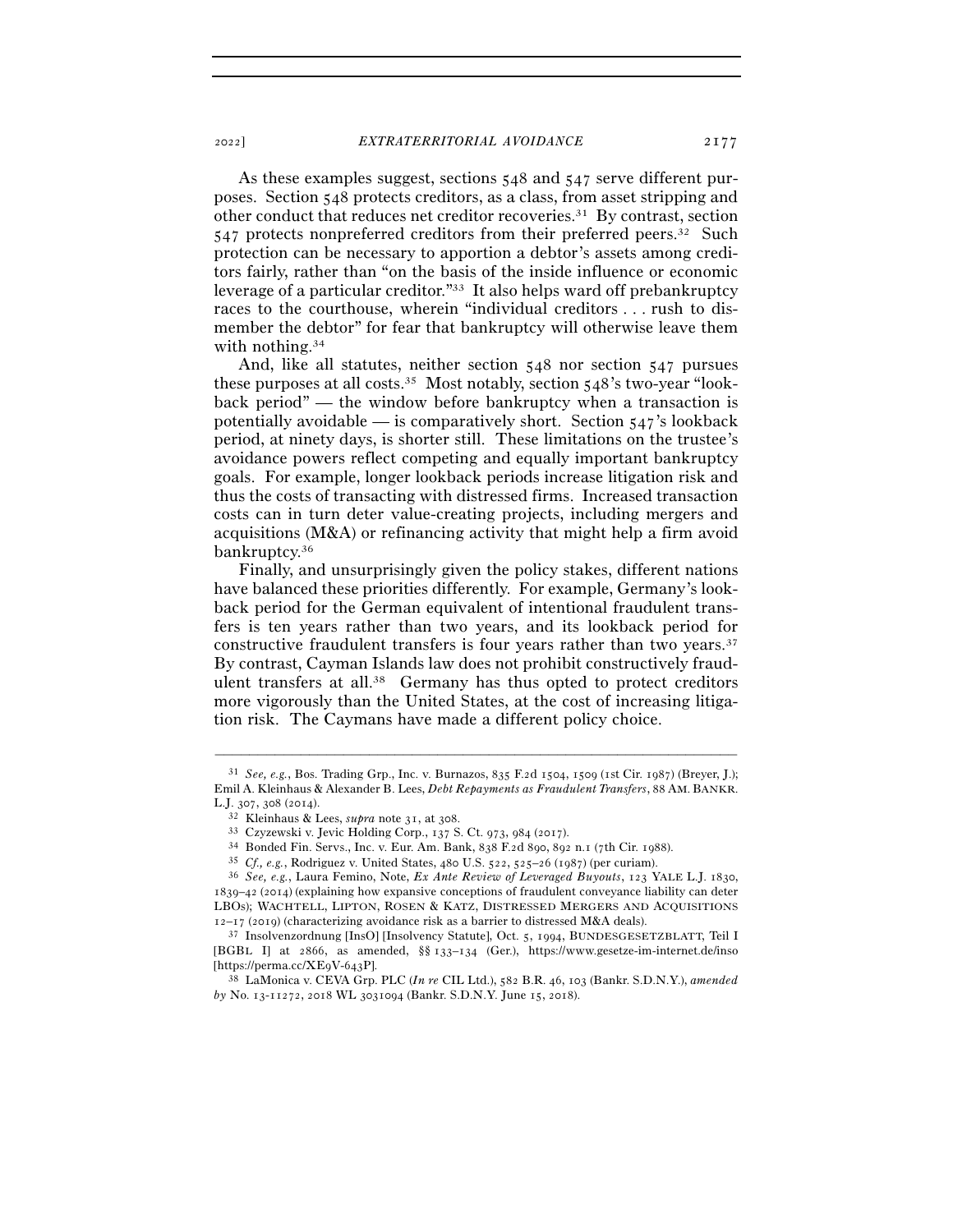All this has two relevant implications. First, extending U.S. law to reach foreign entities or conduct can subvert the legitimate policy prerogatives of foreign governments. For example, suppose that U.S. bankruptcy courts applied American rather than German avoidance law to *all* transactions by German debtors. Given the United States's generous bankruptcy-eligibility rules, German debtors could then dodge Germany's fraudulent conveyance regime by declaring bankruptcy in the United States rather than Germany.39 One presumes that German policymakers would not welcome this result.

Second, though, applying U.S. avoidance law with too *light* a touch can shortchange the substantive policy goals that *U.S.* avoidance provisions serve. For example, suppose that U.S. bankruptcy courts declined to apply U.S. avoidance law to any transaction with any link to the Cayman Islands. Sophisticated U.S. debtors might respond by routing every transaction through a Cayman Islands bank account, totally circumventing the Code's avoidance provisions. Such an outcome would leave creditors, including U.S. creditors, high and dry — or at least without protections that Congress decided to afford them.

# II. "DOMESTIC" TRANSACTIONS AND THE PRESUMPTION AGAINST EXTRATERRITORIALITY

The presumption against extraterritoriality is one means by which American courts balance these competing priorities.40 By ensuring that U.S. law does not stretch abroad as a matter of course, the presumption ensures that U.S. law does not "rule the world."41 But by allowing courts to apply U.S. law to conduct with extraterritorial elements *sometimes*, the presumption also helps safeguard Congress's own legitimate policy objectives.42

 $39$  Any debtor with "property in the United States" may enter into a U.S. bankruptcy proceeding, 11 U.S.C. § 109(a), and it is not difficult for a foreign debtor to, for example, open a U.S. bank account in the run-up to bankruptcy, *see, e.g.*, *In re* Northshore Mainland Servs., Inc., 537 B.R. 192, 201 (Bankr. D. Del. 2015). A German court could of course allow a German fraudulent conveyance action to proceed in Germany notwithstanding a contrary judgment by a U.S. bankruptcy court. *See, e.g.*, Zivilprozessordnung [ZPO] [Code of Civil Procedure], as amended, § 328, https:// www.gesetze-im-internet.de/zpo [https://perma.cc/XYQ3-5EHU] (Ger.) (providing for nonrecognition of foreign judgment on public policy grounds and when foreign court lacks jurisdiction in accordance with German law). But this might disrupt an already-completed bankruptcy proceeding, create diplomatic frictions with the United States, and seem otherwise unappealing from the German point of view. 40 It is not the only such means. Conflict-of-laws rules, forum non conveniens, and comity-

based abstention doctrines also help courts balance these competing interests. *See, e.g.*, William S.

Dodge, *International Comity in American Law*, 115 COLUM. L. REV. 2071, 2079 tbl.1 (<sup>2015</sup>). 41 RJR Nabisco, Inc. v. Eur. Cmty., 579 U.S. 325, 335 (2016) (quoting Microsoft Corp. v. AT&T Corp., 550 U.S. 437, 454 (<sup>2007</sup>)). 42 *See, e.g.*, William S. Dodge, *The New Presumption Against Extraterritoriality*, 133 HARV. L.

REV. 1582, 1630–32 (2020) (describing "flexibility" of the presumption).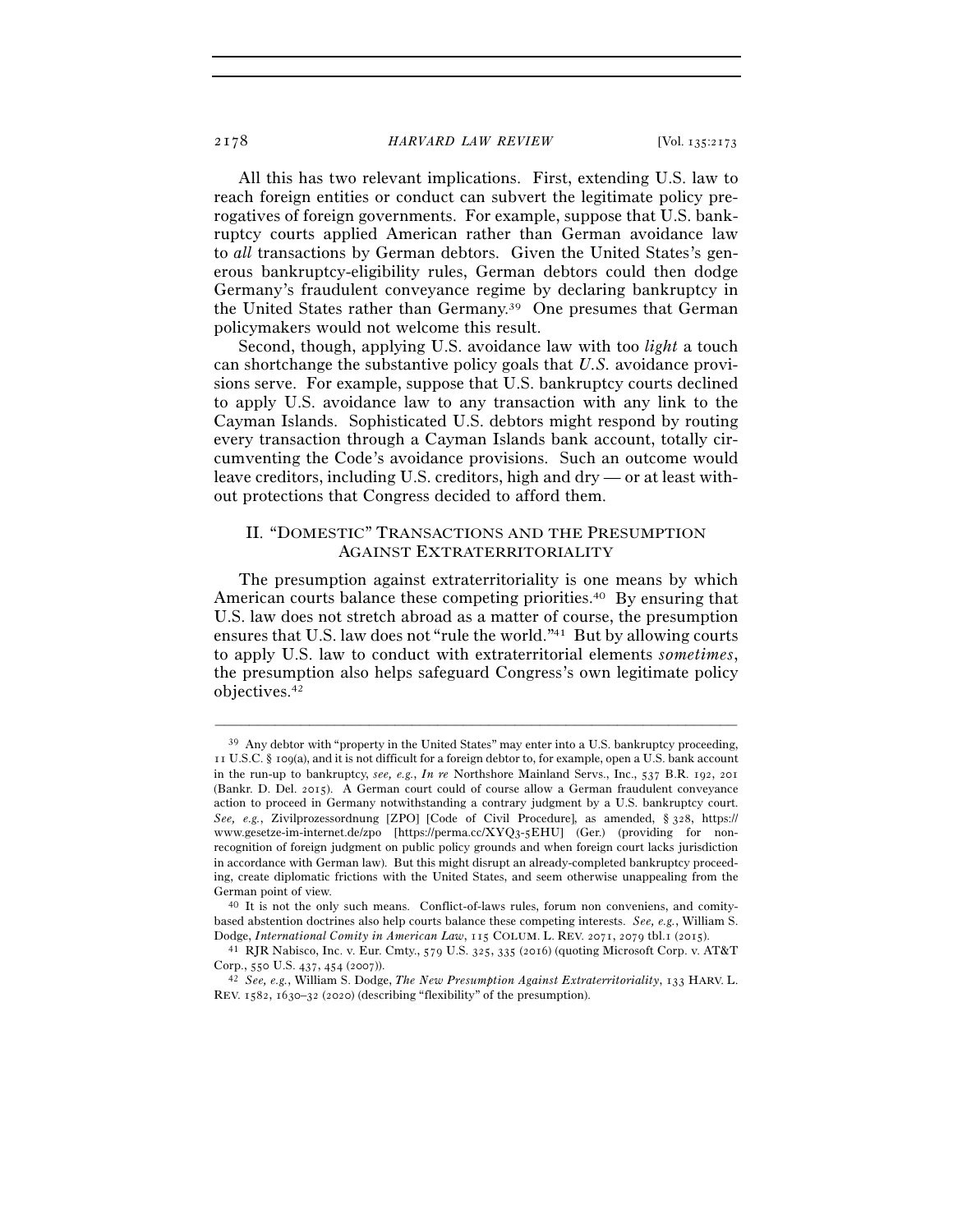Contemporary extraterritoriality analysis involves two steps.43 At the first step, courts ask whether a given statutory provision applies extraterritorially.44 Courts presume that the answer is "no," but the presumption can be rebutted with a "clear, affirmative indication" of a statute's extraterritorial application.45 Whether the Code's avoidance provisions apply or should be read to apply extraterritorially is disputed and outside the scope of this Note.46

Assuming that a statute does not reach extraterritorially, courts ask next whether a particular application of a statute would be foreign or domestic; the statute then applies only in "domestic" cases.47 A statute's application is domestic if and only if "conduct relevant to the statute's focus occurred in the United States."48 "The focus of a statute is 'the objec[t] of [its] solicitude,' which can include the conduct it 'seeks to "regulate,"' as well as the parties and interests it 'seeks to "protec[t]."'"49

The Supreme Court has yet to address the focus of the Code's avoidance provisions specifically, but its cases stand for five more general principles that are relevant here. These principles collectively establish that sections 547 and 548 focus on "transfers" and "obligations" made or incurred within the United States.

#### *A. Principles for Assessing Statutory Focus*

The Supreme Court's extraterritoriality cases reflect at least five general principles applicable to the Code's avoidance provisions. Two of these principles deal with statutory text; the remaining three bear on context and policy.

*First*, when a statute regulates conduct with harmful effects, the focus of the statute is typically the conduct rather than its effects. For example, the U.S. wire fraud statute makes it a crime to employ interstate wires as part of a "scheme or artifice to defraud."50 In *Pasquantino v. United States*, 51 U.S. citizens had used interstate wires as part of a plot to defraud the Canadian government.52 The Court held that their crime was domestic, even though it harmed Canadians rather than

<sup>43</sup> *RJR Nabisco*, 579 U.S. at <sup>337</sup>. 44 *Id.*

 $^{45}$   $Id.$   $^{46}$   $See$   $supra$  notes  $g\mbox{--}$   $12$  and accompanying text.

<sup>&</sup>lt;sup>47</sup> *RJR Nabisco*, 579 U.S. at 337. If a statute does apply extraterritorially, the analysis ends. When a statute applies equally to foreign and domestic conduct, it applies in every case; it does not matter whether the conduct to which it will apply is foreign or domestic. See id. at 337–38, 338 n.5.<br><sup>48</sup> *Id.* at 337.<br><sup>49</sup> WesternGeco LLC v. ION Geophysical Corp., 138 S. Ct. 2129, 2137 (2018) (alterations in

original) (quoting Morrison v. Nat'l Austl. Bank Ltd., 561 U.S. 247, 267 (2010)).<br><sup>50</sup> 11 U.S.C. § 1343.<br><sup>51</sup> 544 U.S. 349 (2005).<br><sup>52</sup> *Id.* at 353.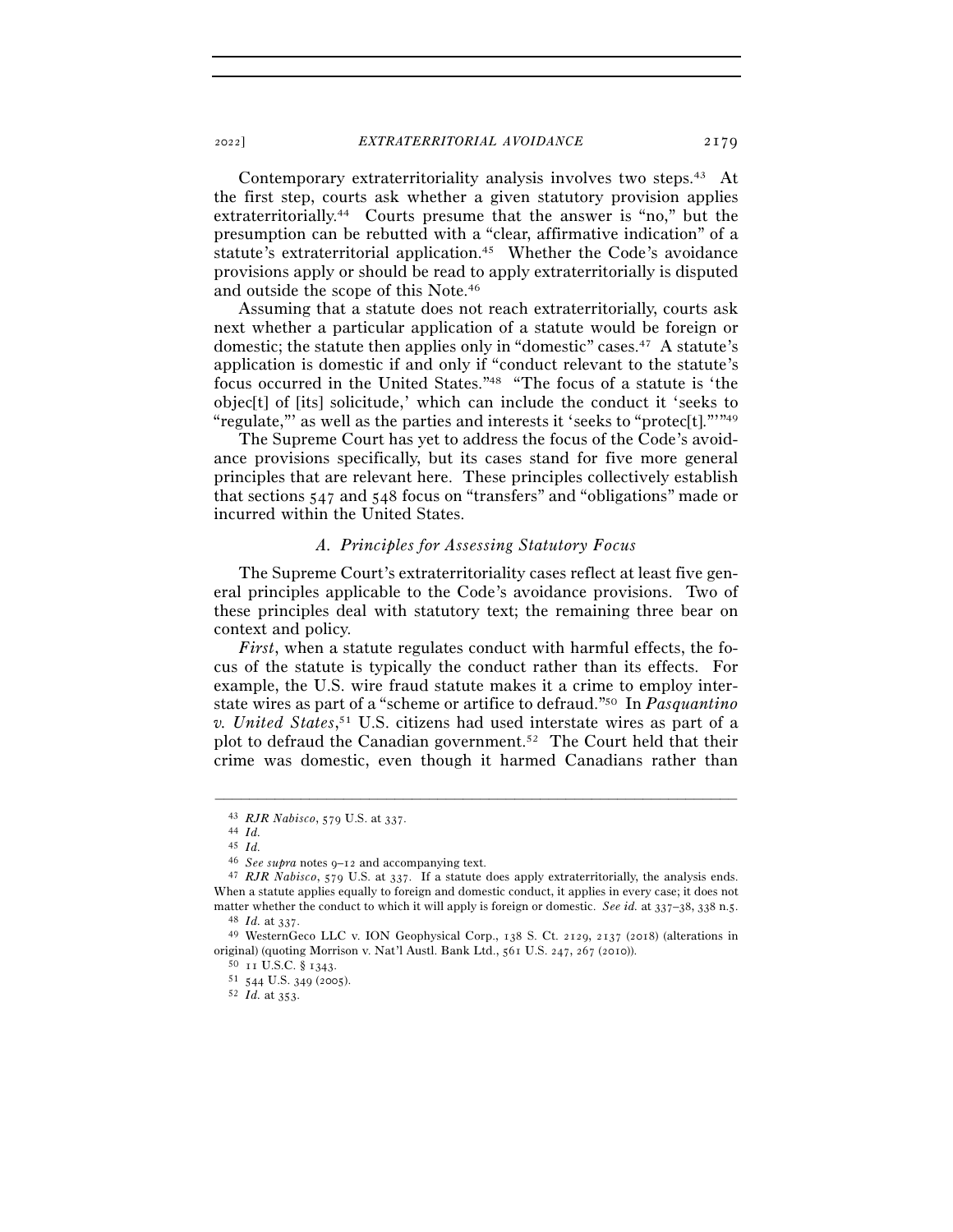Americans.53 It explained that the wire fraud statute focused on the "use[ of] U.S. interstate wires" rather than the consequences of successful wire fraud.<sup>54</sup>

*Second*, when a statute regulates a distinctive subset of malicious conduct, the statute generally focuses on the facts making the conduct distinctive and not the facts making it malicious. For example, section  $10(b)$  of the 1934 Securities Exchange Act<sup>55</sup> forbids the use of "any manipulative or deceptive device" in "connection with the purchase or sale of any security registered on a national securities exchange or any security not so registered."56 In *Morrison v. National Australia Bank Ltd.*, 57 individuals acting in Florida had allegedly manipulated the financial statements of a company whose shares were listed in Australia.58 The Court held that the manipulation did not trigger section  $I\text{o(b)}$ .<sup>59</sup> According to the Court, section 10(b) proscribed *securities* fraud rather than fraud *simpliciter*. 60 As a result, it focused on U.S. transactions in securities and not U.S. behavior amounting to fraud.<sup>61</sup>

*Third* — and turning from text to context — "[i]f [a] statutory provision . . . works in tandem with other provisions," courts must assess its focus "in concert with those other provisions."62 For example, section  $284$  of the Patent Act of 1952<sup>63</sup> creates a damages remedy for patent infringement.64 In *WesternGeco LLC v. ION Geophysical Corp.*, 65 a firm had assembled and sold an infringing product abroad after manufacturing components for the product in the United States.<sup>66</sup> The Court held

<sup>53</sup> *Id.* at <sup>371</sup>. 54 *Id.* Other cases offer variations on this theme. *See, e.g.*, *Morrison*, 561 U.S. at 267 (holding that section 10(b) of the Securities Exchange Act focuses on transactions in domestic securities, not domestic harm from securities frauds); Loginovskaya v. Batratchenko, 764 F.3d 266, 272–73 (2d Cir. 2014) (similar for section 22 of the Commodity Exchange Act); United States v. Sitzmann, 893 F.3d 811, 822 (D.C. Cir. 2018) (holding that drug-trafficking statute focused on domestic trafficking of drugs even if drugs were sold outside the United States). *But cf.* United States v. Harris, 991 F.3d 552, 559–60 (4th Cir. 2021) (holding that 18 U.S.C. § 2422(b), which criminalizes the use of interstate wires to entice minors into sexual activity, focuses on sexual activity by minors rather than use of

interstate wires).<br>
55 15 U.S.C. §§ 78a–78qq.<br>
56 *Id*. § 78j(b).<br>
57 561 U.S. 247.<br>
58 *Id.* at 251–52.<br>
59 *Id.* at 273.<br>
60 *See id.* at 272.<br>
61 *Id.* In a similar vein, consider *Pasquantino v. United States*, 544 U.S held that the focus of the wire fraud statute was use of the wires rather than fraud. *See also* United States v. Hussain, 972 F.3d 1138, 1143–44 (9th Cir. 2020) (same and citing cases); Bascuñán v. Elsaca, 927 F.3d 108, 122-25 (2d Cir. 2019) (similar for mail and bank fraud).<br>
<sup>62</sup> WesternGeco LLC v. ION Geophysical Corp., 138 S. Ct. 2129, 2137 (2018).<br>
<sup>63</sup> 35 U.S.C. §§ 1-390.<br>
<sup>64</sup> Id. § 284.<br>
<sup>65</sup> 138 S. Ct. 2129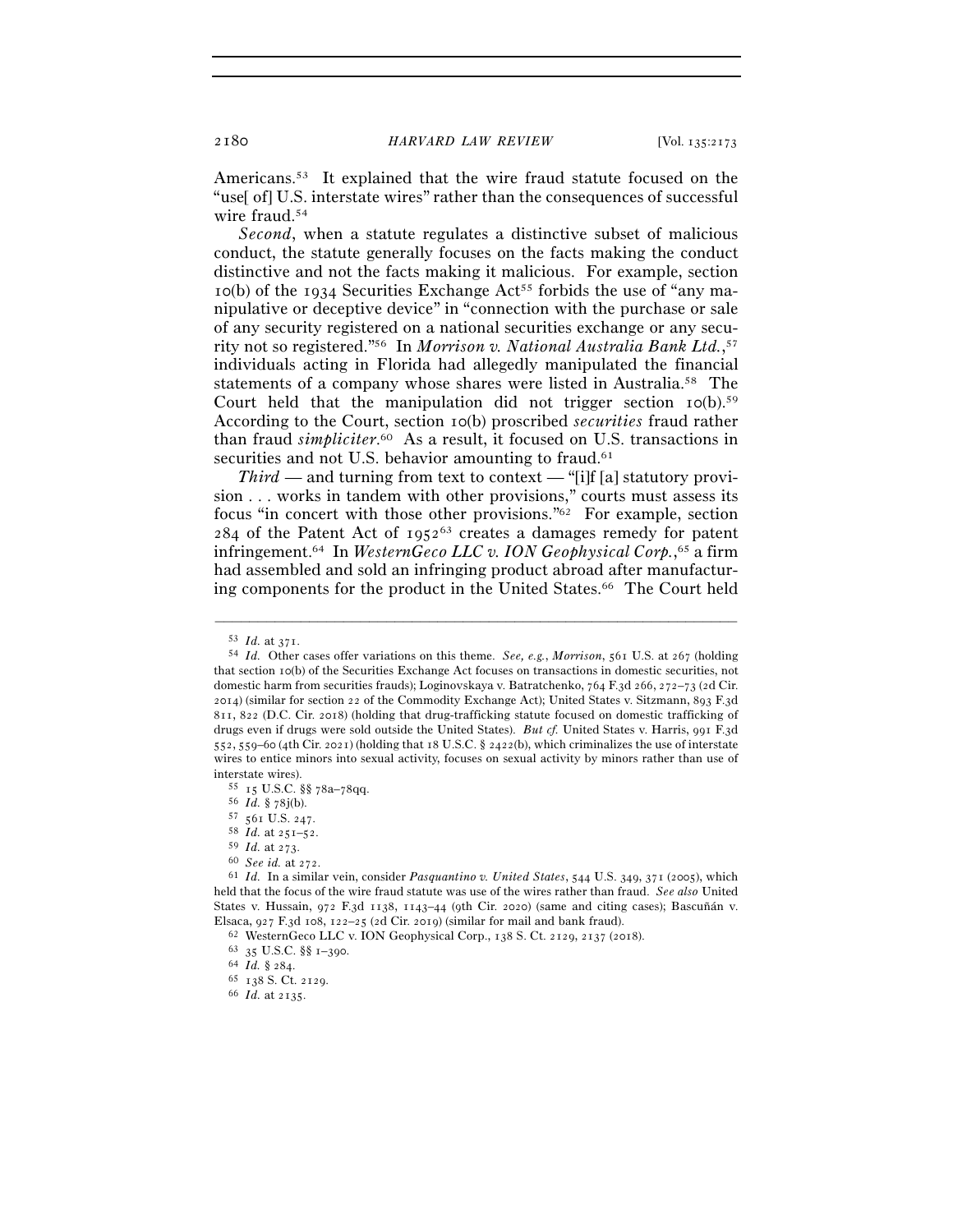that the patent holder could recover damages for the foreign sales.<sup>67</sup> Assessing section 284 in relation to the Patent Act as a whole,<sup>68</sup> the Court concluded that section 284 focused on "infringement."69 Meanwhile, another provision of the Patent Act specified that manufacturing parts in the United States was "infringement" if the manufacturer assembled those parts into an infringing product overseas.70 Thus, the "infringement" in *WesternGeco* had been domestic even though it consummated in foreign sales.<sup>71</sup>

*Fourth*, when Congress does not specify how courts should handle "conflicts with foreign laws and procedures,"72 statutory foci that might provoke such conflicts are disfavored. For example, section 703 of the Civil Rights Act of 196473 forbids employment discrimination on the basis of race, religion, and national origin.74 In *EEOC v. Arabian American Oil Co.*, 75 an employer hired an employee in Houston, transferred him to Saudi Arabia, and (allegedly) discriminated against him there.76 The Court held that the discrimination fell outside section 703. It emphasized, inter alia, that Congress had "fail[ed] to address conflicts with the laws of other nations" within the Civil Rights Act.<sup>77</sup> Since reading section 703 to focus on something other than domestic discrimination might provoke such conflicts, $78$  the Court held that section  $703$ focused on domestic discrimination rather than (for example) domestic employment contracts or employers *simpliciter.*<sup>79</sup>

–––––––––––––––––––––––––––––––––––––––––––––––––––––––––––––

Oil Co., 499 U.S. 244, 256 (1991).  $73 \,$  42 U.S.C. §§ 2000a to 2000d-4a, 2000e to 2000h-6.

<sup>79</sup> *Arabian Am. Oil*, 499 U.S. at 256. *Morrison* also emphasizes this point. *See* Morrison v. Nat'l Austl. Bank Ltd., 561 U.S. 247, 269 (2010).

<sup>&</sup>lt;sup>67</sup> *Id.* at 2137–38.<br><sup>68</sup> *See id.* at 2137 (explaining that section 284 "provides a general damages remedy for the various types of patent infringement identified in the Patent Act").<br><sup>69</sup> *Id.*<br>70 *Id.* at  $2137-38$ .

<sup>70</sup> *Id.* at 2137–<sup>38</sup>. 71 *Id.* at 2138. For another example, see *United States v. Napout*, 963 F.3d 163, 179–80 (2d Cir. 2020), which held that the focus of a conspiracy statute was "coterminous with" that of the underlying offense giving rise to a criminal conspiracy, *id.* at 179 (quoting United States v. Hoskins, 902 F.3d 69, 96 (2d Cir. <sup>2018</sup>)). 72 Morrison v. Nat'l Austl. Bank Ltd., 561 U.S. 247, 269 (2010) (quoting EEOC v. Arabian Am.

<sup>74</sup> *Id.* § <sup>2000</sup>-e2(a)(<sup>1</sup>). 75 <sup>499</sup> U.S. 244 (<sup>1991</sup>). 76 *Id.* at <sup>247</sup>. 77 *Id.* at <sup>256</sup>. 78 For example, Saudi law categorically forbids employers from employing women "in hazardous operations or harmful industries," Labor and Workmen Law, Royal Decree No. M/21 art. 160, 6 Ramadan 1389 (Nov. 15, 1969), a rule that conflicts with U.S. law, *see* Int'l Union, UAW v. Johnson Controls, Inc., 499 U.S. 187, 199 (1991). When Congress revised the Civil Rights Act in 1991, it specified that the Act applied overseas but also provided a safe harbor for employers' attempts to comply with local law. *See 42* U.S.C.  $\S$  2000e-1(b), (c)(1).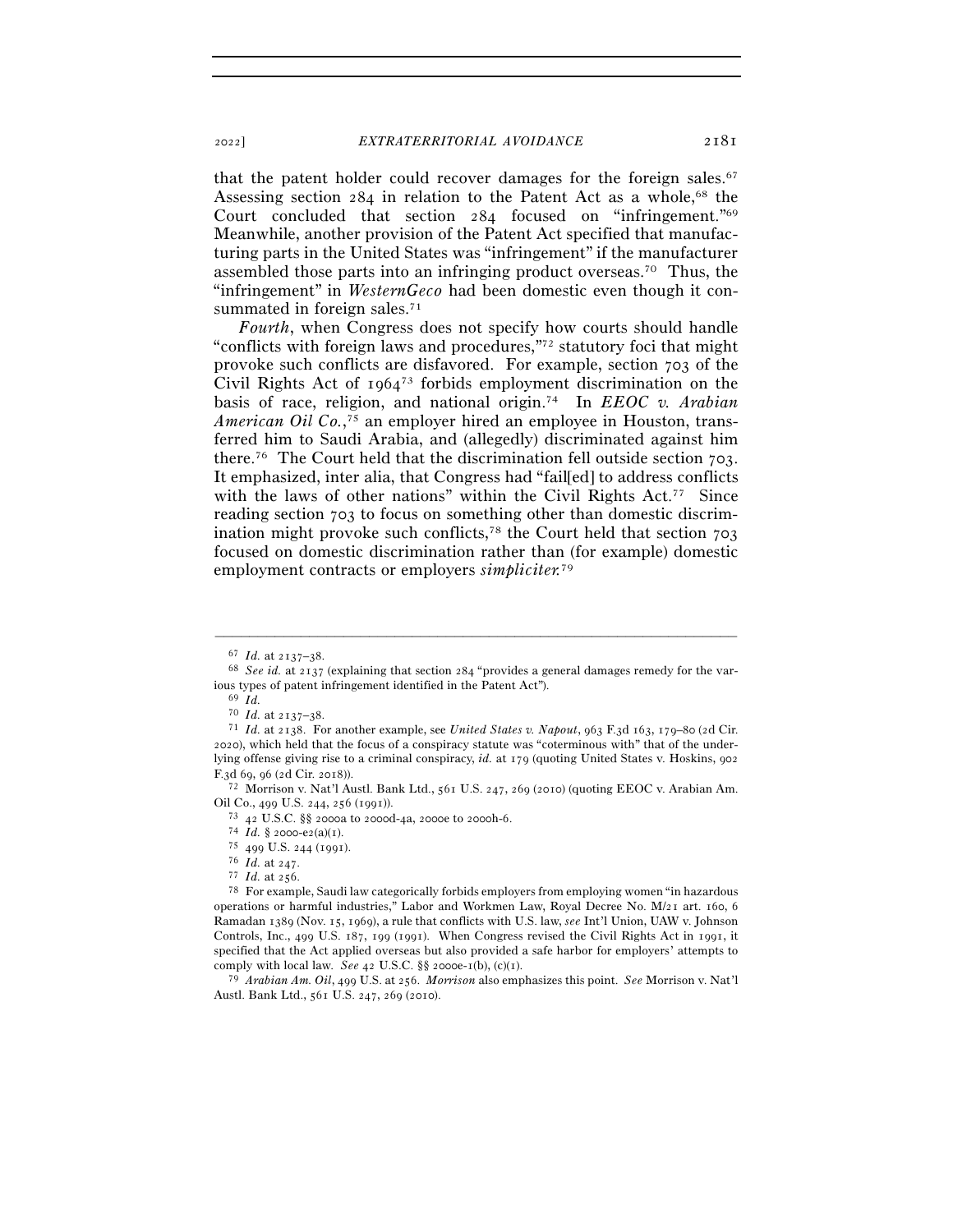*Fifth*, and finally, statutes typically focus on more than "general corporate activity."80 For example, in *Nestlé USA, Inc. v. Doe*, 81 Nestlé had allegedly violated international law norms putatively within the ambit of the Alien Tort Statute  $(ATS)^{82}$  by aiding and abetting forced labor in Côte d'Ivoire.<sup>83</sup> Nestlé made "all major operational decisions" in the United States.84 But the actual conduct that aided and abetted the forced labor, like "providing training, fertilizer, tools, and cash to overseas farms," had occurred in Côte d'Ivoire rather than America.85 The Court held the focus of the ATS was on the actual conduct rather than the operational decisions, such that the ATS did not apply.86 "[G]eneric allegations" of "corporate activity," the Court explained, "cannot alone establish domestic application of the ATS."87

Two follow-up comments are in order. First, like all exercises in statutory construction, determining a statute's focus or object of solicitude is a "holistic endeavor."88 The Supreme Court's extraterritoriality cases do not indicate that any principle has lexical priority over any other principle, and the Court typically consults multiple principles (as well as common sense) in choosing between competing statutory foci. For example, *Morrison* held that section 10(b) focused on "purchaseand-sale transactions" rather than fraudulent conduct writ large because it was those transactions, specifically, that section 10(b) "s[ought] to 'regulate.'"89 But the *Morrison* Court also emphasized that statutory  $context<sup>90</sup>$  and potential conflicts with foreign securities-fraud rules<sup>91</sup> supported its gloss on the statute.

Second, and more specifically, the fourth principle above — avoidance of conflict with foreign laws or procedures — will not itself rule out statutory foci with otherwise adequate textual and contextual support. *Morrison*, for example, seems to hold that transactions between foreigners involving U.S.-listed securities fall within the ambit of section

–––––––––––––––––––––––––––––––––––––––––––––––––––––––––––––

87 *Id.*

<sup>80</sup> Nestlé USA, Inc. v. Doe, 141 S. Ct. 1931, 1937 (<sup>2021</sup>). 81 <sup>141</sup> S. Ct. <sup>1931</sup>. 82 <sup>28</sup> U.S.C. § <sup>1350</sup>. 83 *Nestlé*, 141 S. Ct. at <sup>1935</sup>. 84 *Id.*

<sup>85</sup> *Id.* at <sup>1937</sup>. 86 *Id.*

<sup>88</sup> *See, e.g.*, United Sav. Ass'n of Tex. v. Timbers of Inwood Forest Assocs., Ltd., 484 U.S. 365,  $371$  (1988) (Scalia, J.) ("Statutory construction . . . is a holistic endeavor.").<br><sup>89</sup> Morrison v. Nat'l Austl. Bank Ltd., 561 U.S. 247, 266–67 (2010) (quoting Superintendent of

Ins. of N.Y. v. Bankers Life & Cas. Co., 404 U.S. 6, 12 (1971)); *see id.* at 272–73 (rejecting a "significant and material conduct" test for this reason). 90 *See, e.g.*, *id.* at 268 (explaining that Securities Act of 1933 and Exchange Act of 1934 collec-

tively formed a "comprehensive regulation of securities trading"); *id.* at 267 (noting that the preamble of the 1934 Exchange Act "sets forth as its object '[t]o provide for the regulation of securities exchanges'") (alteration in original) (quoting Securities Exchange Act of 1934, ch. 404, 48 Stat. <sup>881</sup>). 91 *See, e.g.*, *id.* at 269–70.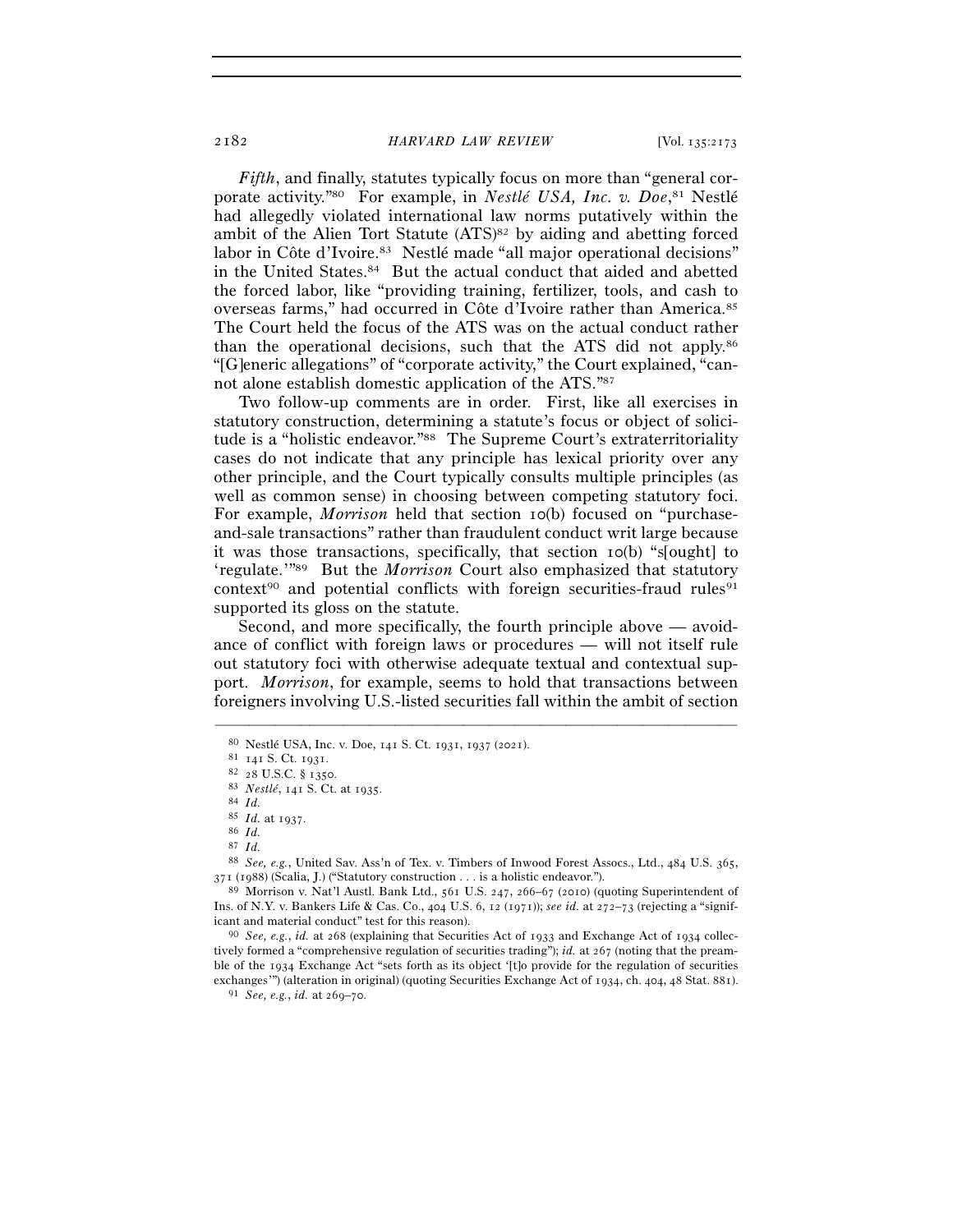10(b).92 And yet a suit between two Frenchmen over fraud in the French sale of U.S.-listed securities would obviously create a risk of "conflict with foreign laws and procedures" if brought in the United States pursuant to U.S. law.<sup>93</sup> Having considered section  $I_0(b)$ 's text and the structure of the 1934 Act, the *Morrison* Court evidently found that such risks were worth taking.94

Assigning a "focus" to a particular statutory provision, then, requires reading that provision's text in context. Here, both text and context establish that sections 547 and 548 focus on debtors' prebankruptcy "transfers" and "obligations."

# *B. The Focus of Sections* 547 *and* 548

The Supreme Court has never discussed the focus of the Code's avoidance provisions in the context of the presumption against extraterritoriality, and lower courts have not always been clear as to what they take the provisions' focus (or foci) to be.95 But three possibilities emerge from the lower court cases and associated commentary: sections 547 and 548 might focus on "transfers" and "obligations," on harm to creditors, or on the depletion of a bankrupt's estate.<sup>96</sup> Of these three possibilities, a focus on transfers and obligations is the most plausible.

<sup>92</sup> *Id.* at 273 ("Section 10(b) reaches the use of a manipulative or deceptive device or contrivance only in connection with the purchase or sale of a security listed on an American stock exchange, and the purchase or sale of any other security in the United States."). The First and Ninth Circuits have read this language to state necessary and sufficient conditions of applicability for section 10(b). SEC v. Morrone, 997 F.3d 52, 59–60 (1st Cir. 2021); Stoyas v. Toshiba Corp., 896 F.3d 933, 950 (9th Cir. 2018). The Second Circuit has been more cautious, *see* Parkcentral Glob. Hub v. Porsche Auto. Holdings SE, 763 F.3d 198, 215–17 (2d Cir. 2014), but even the Second Circuit seems to acknowledge that section 10(b) applies to all transactions in U.S.-listed securities, *see id.* at <sup>216</sup>. 93 *Morrison*, 561 U.S. at 269. Among other things, such suits would make it difficult for French

securities regulators to permit or authorize practices forbidden by section 10(b). *See id.* (citing briefs by foreign governments making this point). 94 *Pasquantino*'s reading of the wire fraud statute, which allows prosecutors to target a variety

of overseas conduct, offers a similar lesson. *See* Pasquantino v. United States, 544 U.S. 349, 371 (2005); Pierre-Hugues Verdier, *The New Financial Extraterritoriality*, 87 GEO. WASH. L. REV. 239, 246–64 (2019) (similar examples).

<sup>95</sup> *See, e.g.*, Emerald Cap. Advisors Corp. v. Bayerische Moteren Werke AG (*In re* FAH Liquidating Corp.), 572 B.R. 117, 124 (Bankr. D. Del. 2017) (assessing whether transfer was extraterritorial without considering statutory focus); Weisfelner v. Blavatnik (*In re* Lyondell Chem. Co.),

<sup>543</sup> B.R. 127, 150–51 (Bankr. S.D.N.Y. <sup>2016</sup>) (similar). 96 *Compare In re* Picard, 917 F.3d 85, 100 (2d Cir. 2019) ("The relevant conduct . . . is the debtor's fraudulent transfer of property . . . ." (emphasis omitted)), *with* French v. Liebmann (*In re*  French), 440 F.3d 145, 149–50 (4th Cir. 2006) (considering, inter alia, the "effects" of a transfer, including its effects on victim creditors), *and* Morrison, *supra* note 13, at 169 ("[T]he focus of" 11 U.S.C. § 550, a related provision, "is on acts that deplete the estate."). *French v. Liebmann (In re French)*, 440 F.3d 145, predates *Morrison*, which introduced the "focus" analysis, but subsequent courts have cited *In re French* as if it remained good law notwithstanding *Morrison*. *See, e.g.*, *In re FAH Liquidating*, 572 B.R. at 124; *In re Lyondell*, 543 B.R. at 152–53.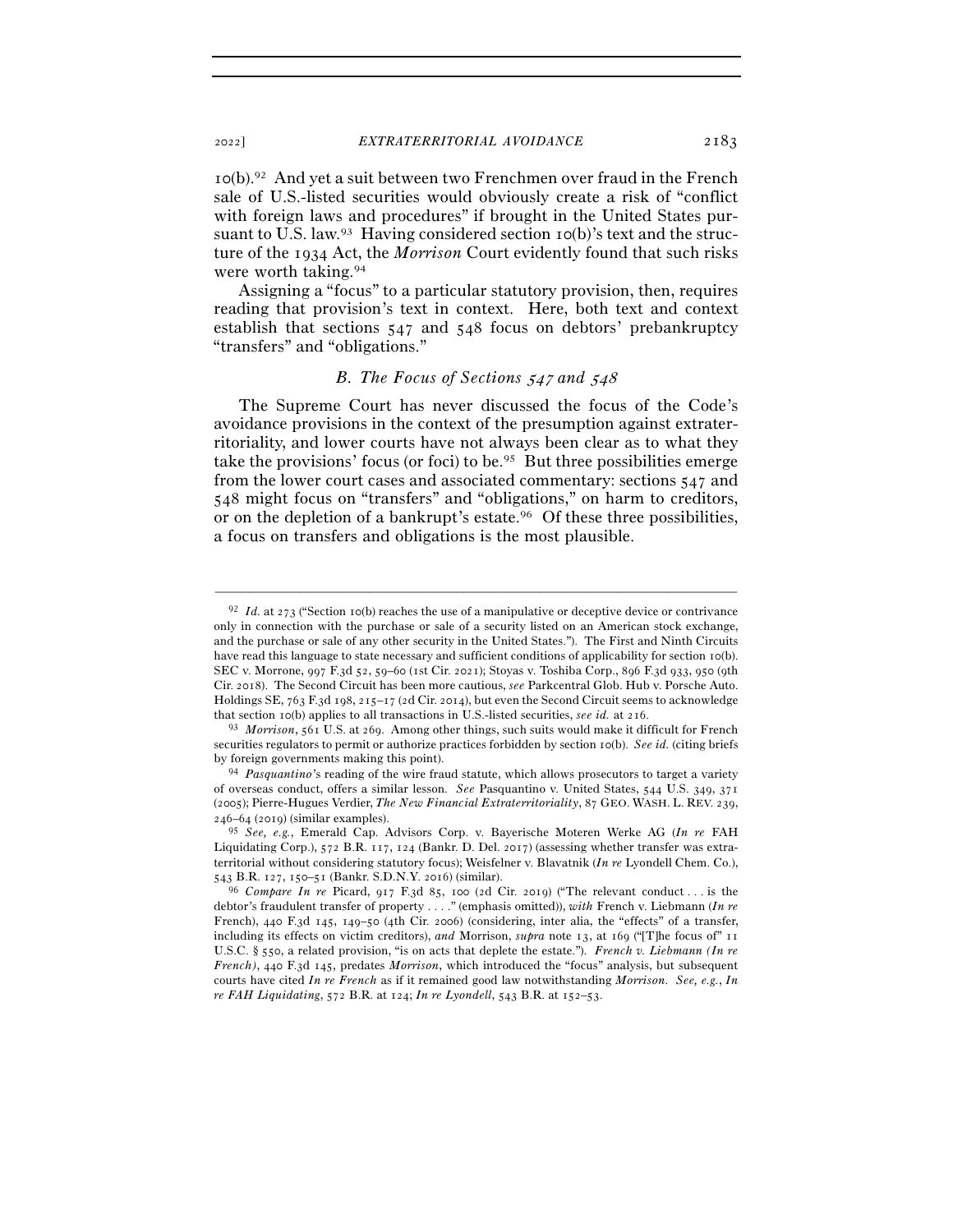Starting with the statutory text, sections 547 and 548 focus more on transfers and obligations than on harm or estate depletion. Sections 547 and 548 both regulate transfers that meet the Code's avoidance criteria, and section 548 deals additionally with the "incurr[ence]" of "obligation[s]" meeting the same criteria.97 "It is those transactions" that the Bankruptcy Code "seeks to 'regulate,'" and it is creditors injured by "those transactions" that "the [Code] seeks to 'protec[t].'"98 As *Morrison* explains, these transactions are thus the presumptive focus of sections 547 and 548.99

Context confirms this view. Read as a whole and alongside their companions within the Bankruptcy Code, sections 547 and 548 are centrally concerned with whether particular transfers and obligations are or are not avoidable. Ancillary provisions within sections  $547$  and  $548$ , for example, subject transactions between a debtor and the debtor's directors, officers, and affiliates to special scrutiny.100 Next door, section 546 declares that certain transactions with grain producers, fishermen, and financial institutions are not avoidable.101 And so on and so forth. Considered "in . . . context and with a view to their place" within the Bankruptcy Code,<sup>102</sup> sections 547 and 548 focus on domestic transfers and obligations.

At any rate, the two alternatives to this reading do not seem particularly compelling. For starters, and contrary to some courts' intimations,103 sections 547 and 548 do not focus on injuries to creditors *simpliciter*. To be sure, the Code's avoidance provisions do help protect creditors from harm.104 But *Morrison* and *Pasquantino* teach that statutes regulating injurious conduct generally focus on conduct, not injury. The federal wire fraud statute, for example, focuses on the use of U.S. wires rather than the harms of wire fraud.<sup>105</sup> And section  $I_0(b)$  focuses on dealings in securities, not injuries to investors.106

<sup>97</sup> <sup>11</sup> U.S.C. §§ <sup>547</sup>(b), 548(a)(1)(A)–(B). 98 *Morrison*, 561 U.S. at 267 (quoting Superintendent of Ins. of N.Y. v. Bankers Life & Cas. Co., 404 U.S. 6, 10, 12 (1971)).<br><sup>99</sup> *See id.* at 266–67; *cf. Pasquantino*, 544 U.S.at 371 (similar for wire fraud).<br><sup>100</sup> 11 U.S.C. §§ 547(b)(4)(B), 548(a)(1)(B)(ii)(IV).<br><sup>101</sup> *Id.* § 546(d)–(e).<br><sup>102</sup> *See* Util. Air Regu

Williamson Tobacco Corp., 529 U.S. 120, 133 (<sup>2000</sup>)). 103 *See, e.g.*, French v. Liebmann (*In re* French), 440 F.3d 145, 150 (4th Cir. 2006); Emerald Cap.

Advisors Corp. v. Bayerische Moteren Werke AG (*In re* FAH Liquidating Corp.), 572 B.R. 117, 124 (Bankr. D. Del. 2017); *see also* Morrison, *supra* note 13, at <sup>169</sup>. 104 *See, e.g.*, *In re* Harris, 464 F.3d 263, 273 (2d Cir. 2006) (Sotomayor, J.) ("[T]he Bankruptcy

Code's avoidance provisions . . . protect a debtor's estate from depletion to the prejudice of the unsecured creditor.") (citing *In re French*, 440 F.3d at 152).<br><sup>105</sup> See Pasquantino v. United States, 544 U.S. 349, 371 (2005).<br><sup>106</sup> See Morrison v. Nat'l Austl. Bank, 561 U.S. 247, 266–67 (2010). Because most large bu

nesses have both U.S. and foreign creditors, advocates of focusing on creditor harm would also need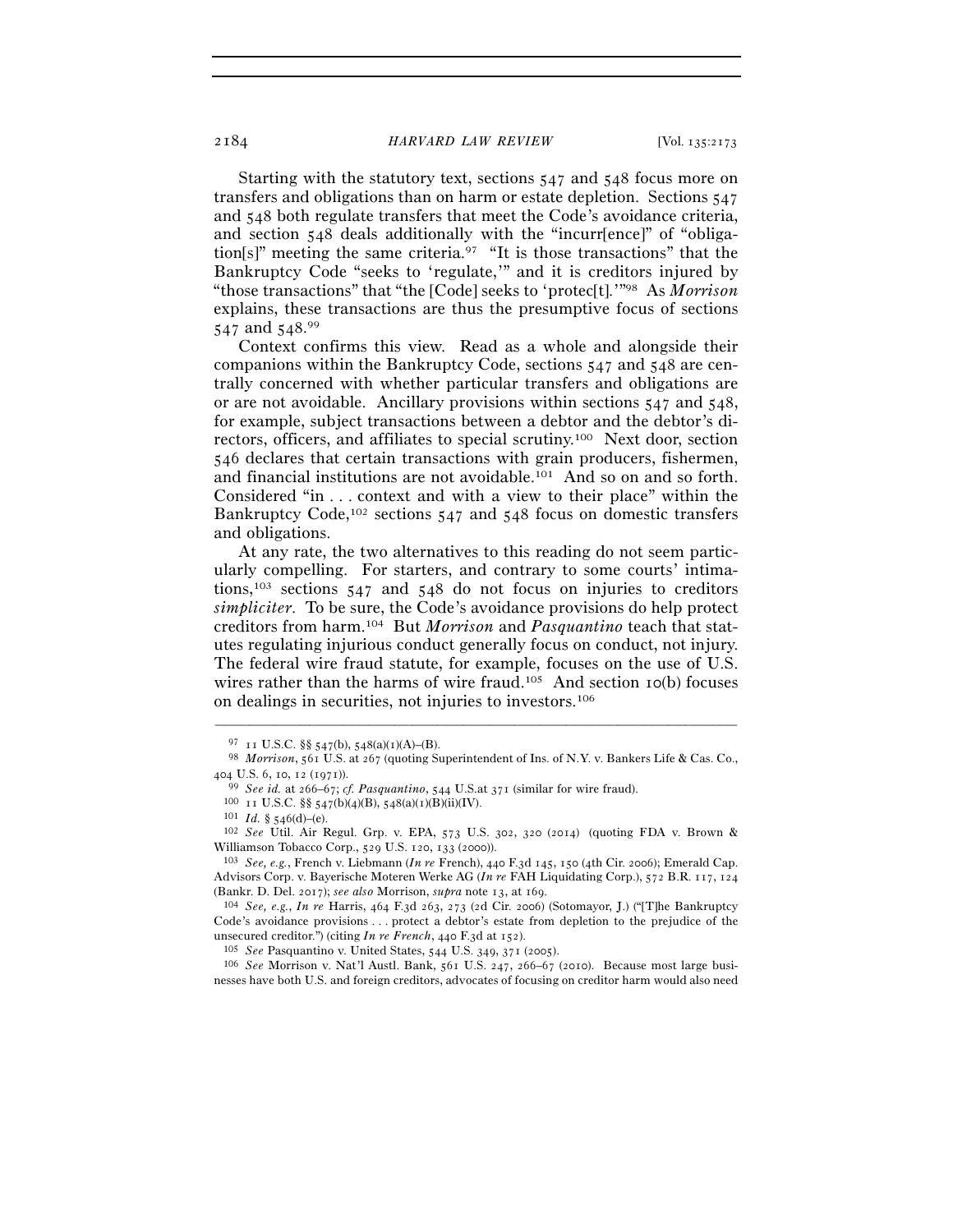Nor, in the alternative, do sections 547 and 548 focus on the depletion of a debtor's assets or on a debtor's interests in property more broadly. True enough, the Code's avoidance provisions apply to "interest[s] of [a] debtor in property,"107 and their purpose is "to preserve the property includable within the bankruptcy estate" and thereby facilitate orderly bankruptcies.108 But the Code's avoidance provisions do not regulate *every* aspect of a debtor's relationship with his property; they apply only to transfers of property and obligations that encumber it.109 And

*Morrison* instructs that when a statute regulates a distinctive subset of malicious conduct, the statute focuses on the features making the conduct distinctive rather than the features making it malicious.<sup>110</sup> Just as section 10(b) focuses on transactions in securities rather than fraudulent conduct, then, sections 547 and 548 focus on transfers and obligations rather than property or depletion of an estate.

Focusing on property or depletion of a bankruptcy estate would also be odd for another, independent reason. If the Code's avoidance provisions focused on these effects of a transfer, then transactions would be avoidable under sections 547 and 548 only if they were made with or depleted a debtor's U.S. assets. But nowhere else does the Code give a debtor's U.S. property special treatment. In particular, a debtor's assets are subject to a bankruptcy court's jurisdiction "wherever" they are "located."111 And all of a debtor's assets, whether located in the United States or abroad, are distributable pro rata to creditors in a liquidation.112 Per *WesternGeco*, statutory context matters for ascertaining a statute's "focus."113 And here, statutory context counsels against reading the Code to create a special avoidance regime for a debtor's U.S. assets.

Finally, although the issue should not be dispositive, focusing on U.S. transfers and obligations seems no more likely to create "conflicts with foreign laws and procedures" than focusing on harm to creditors or on

to explain how courts should handle cases in which a single transaction harms creditors in the United States and overseas simultaneously. *Cf.* Moore v. Bay, 284 U.S. 4, 5 (1931) (dealing with a similar problem under what is now section 544 of the Bankruptcy Code).<br><sup>107</sup> <sup>11</sup> U.S.C. §§ 547(b), 548(a)(1).<br><sup>108</sup> Begier v. IRS, 496 U.S. 53, 58 (1990).<br><sup>109</sup> For example, a debtor who burns down his house to spite his

within the ambit of sections 547 and 548. There is no "transfer" made or "obligation" incurred and therefore nothing to be avoided. *See* 5 COLLIER ON BANKRUPTCY, *supra* note 14,  $\P\P$  547.03[1], 548.03 (explaining that there is no avoidance absent a transfer or obligation).

<sup>&</sup>lt;sup>110</sup> *Morrison*, 561 U.S. at 266. **111 110** *Morrison*, 561 U.S. at 266. 111 **11 111 11 11***C.S. §* **541(a)(1) (defining a bankruptcy estate as being "comprised of . . . all legal or eq**uitable interests of the debtor in property . . . wherever located and by whomever held"); H.K. & Shanghai Banking Corp. v. Simon (*In re* Simon), 153 F.3d 991, 996 (9th Cir. 1998) (explaining that "all" includes foreign property and citing cases).

<sup>112</sup> <sup>11</sup> U.S.C. § <sup>726</sup>(b). 113 WesternGeco LLC v. ION Geophysical Corp., 138 S. Ct. 2129, 2137 (2018).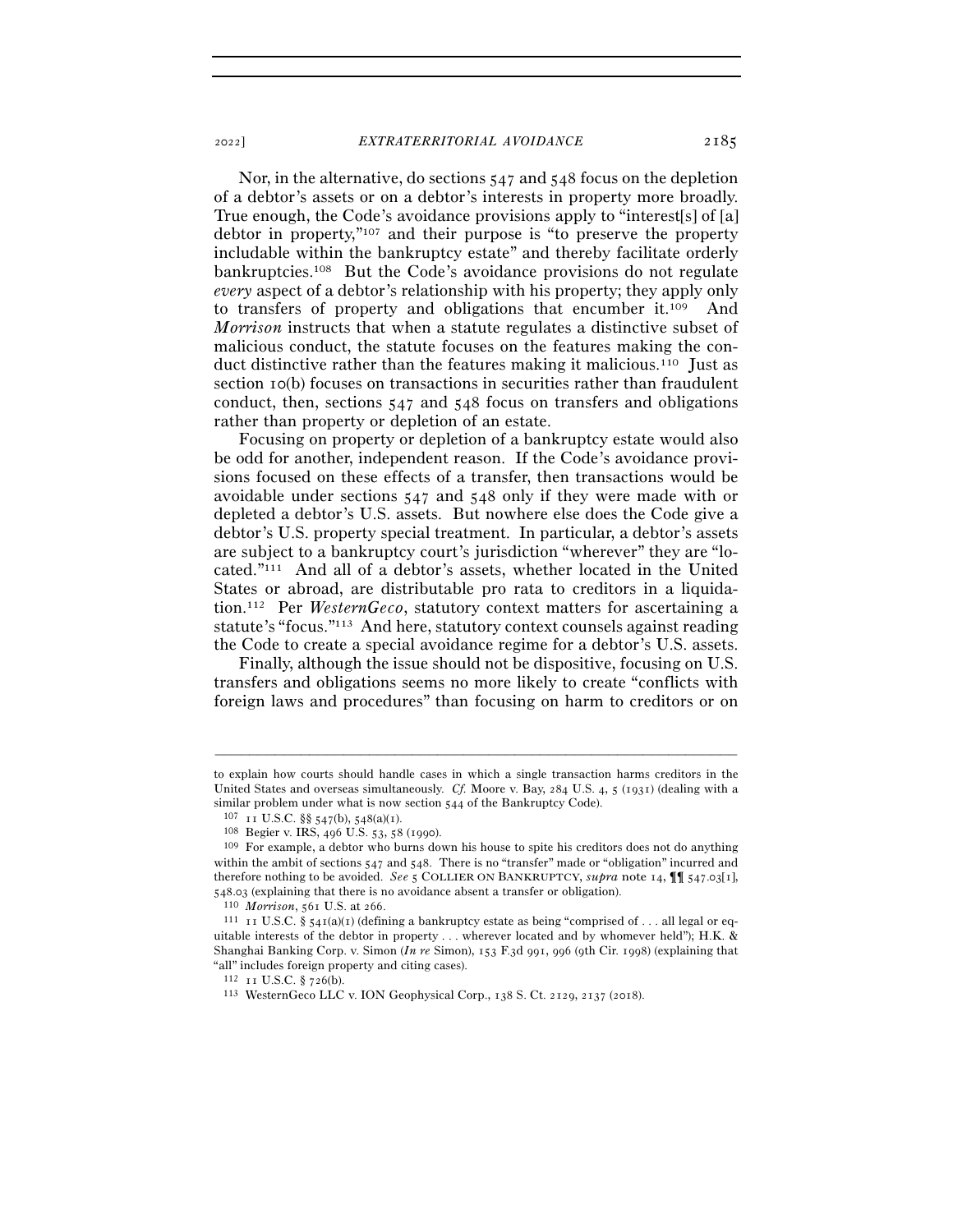property.114 Certainly, focusing on U.S. transfers and obligations may cause U.S. law to apply to many transactions involving foreigners, particularly if (say) a transfer becomes a domestic transfer whenever it passes through domestic wires or banks.115 But focusing on harm to creditors might render U.S. avoidance law applicable to any debtor with a single U.S. creditor, since by definition a fraudulent transfer or preference impairs (nonpreferred) creditors' recoveries from a bankruptcy estate. And focusing on property or depletion of a debtor's estate would trigger U.S. law whenever a transaction involved a debtor's U.S. assets. Thus, it seems far from clear that focusing on transfers and obligations would cause significantly more foreign conflict than would focusing on harm to creditors or on property.

One last point merits attention. Some courts have said that sections 547 and 548 focus on "transfer[s] that deplete[] the property . . . of the estate."116 If this language is just meant as shorthand for sections 547 and 548's substantive requirements — that a transfer must render a debtor insolvent or otherwise reduce recoveries available to creditors to be voidable in the first place — then it is unremarkable. But if these courts mean to suggest that sections 547 and 548 focus *both* on transfers *and* on estate property, then their view falls afoul of the same objection that applies to the "property" view generally. The Code does not elsewhere distinguish between debtors' foreign and U.S. property, and a sensible construction of the Code's avoidance provisions should follow that pattern.

In short, sections 547 and 548 most plausibly focus on a debtor's "transfers" and "obligations." The next Part considers *when*, exactly, a debtor transfers property or incurs an obligation in the United States.

# III. LOCATING TRANSFERS AND OBLIGATIONS

Some transfers and obligations are easy to situate geographically. A debtor who ships a piano from Maine to Maryland, for example, obviously moves the piano within the United States rather than Canada or Mexico. But consider a Dutch firm's cash acquisition of a Delaware corporation, funded through debt issued by the Dutch firm's Luxembourg subsidiary and secured by the assets of the entire corporate group. Does the deal take place in Delaware? The Netherlands? Luxembourg? Or somewhere else entirely?

<sup>&</sup>lt;sup>114</sup> *Morrison*, 561 U.S. at 269 (quoting EEOC v. Arabian Am. Oil Co., 499 U.S. 244, 256 (1991)).<br><sup>115</sup> *See infra* Part III, pp. 2186–94.<br><sup>116</sup> *E.g.*, Off. Comm. of Unsecured Creditors of Arcapita Bank B.S.C.(c) v. Bah

<sup>(</sup>*In re* Arcapita Bank B.S.C.(c)), 575 B.R. 229, 244 (Bankr. S.D.N.Y. 2017) (quoting Spizz v. Goldfarb Seligman & Co. (*In re* Ampal-Am. Isr. Corp.), 562 B.R. 601, 613 (Bankr. S.D.N.Y. 2017) ("[T]he focus of the . . . avoidance and recovery provisions is the initial transfer that depletes the property that would have become property of the estate.")).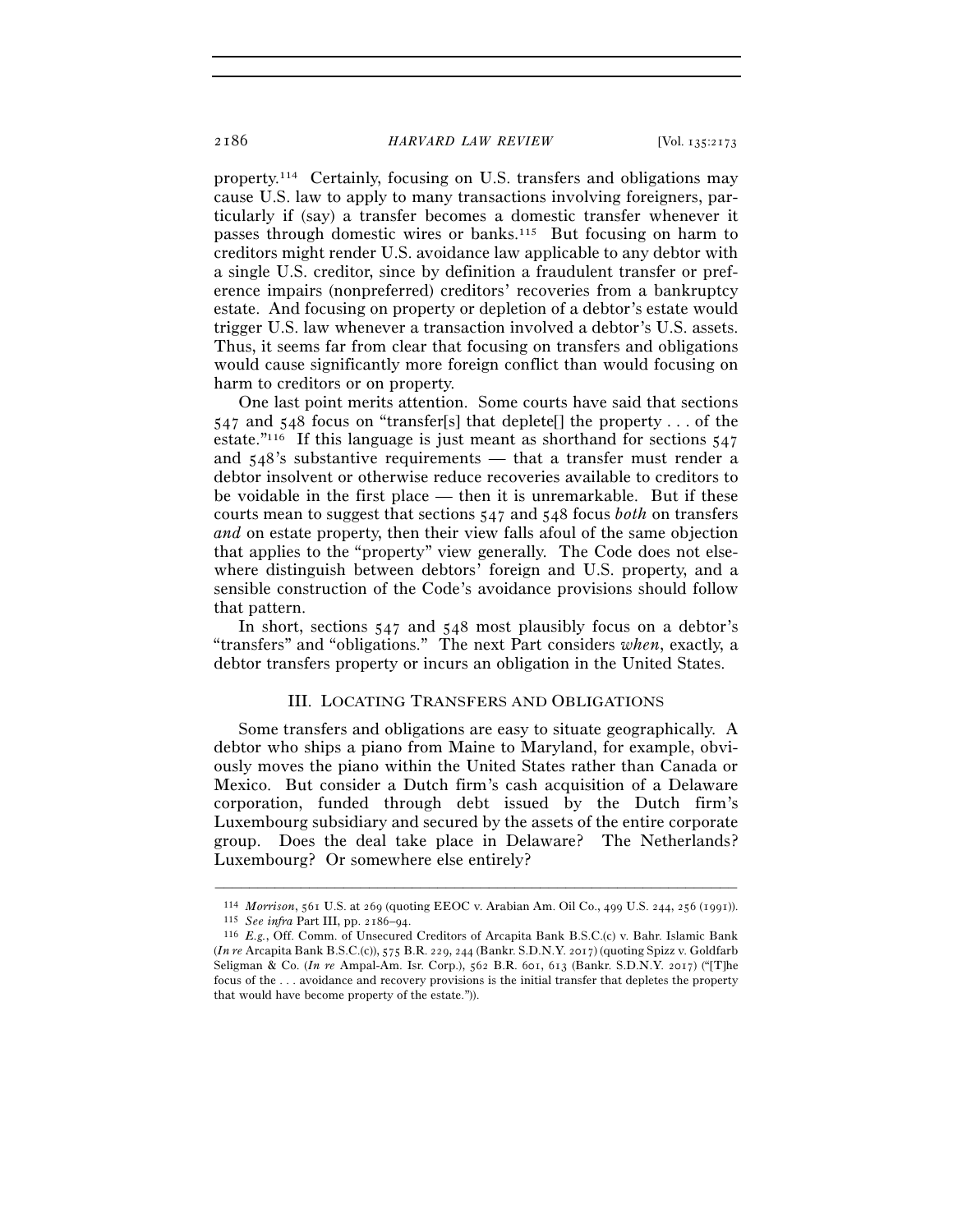Questions like these, which are perennial in the conflict of laws, have split lower courts across two axes. Doctrinally, courts in different circuits have developed different tests to distinguish "domestic" transfers and obligations from "foreign" ones. Some courts use a center-of-gravity test to assess whether a particular transaction is extraterritorial, $117$ where a transaction's center of gravity turns on its "participants, acts, targets, and effects."118 Other courts, mostly in the Second Circuit, have rejected the center-of-gravity approach.119 These courts, however, have been less than forthcoming about the factors that make transactions domestic rather than foreign.120

More practically, even courts that have accepted the center-ofgravity approach have split on a crucial and recurring question — when, and under what circumstances, transfers of money from a debtor's bank accounts qualify as "domestic" transfers. Simplifying slightly, some decisions focus on the location of a transferor's bank account in analyzing the domesticity of a transfer of funds.121 Others focus more on the domicile of the debtor.122 And still others say that a bank transfer's status as domestic or extraterritorial turns on further facts about when and why the transfer in question was made.<sup>123</sup>

Clever debtors have invented countless ways of transferring property, and it would be impossible to analyze each method comprehensively. Instead, this Part focuses on transfers of money from bank accounts — which, anecdotally, seem to be implicated in the lion's share

<sup>117</sup> Emerald Cap. Advisors Corp. v. Bayerische Moteren Werke AG (*In re* FAH Liquidating Corp.), 572 B.R. 117, 124 (Bankr. D. Del. 2017); *see, e.g.*, Weisfelner v. Blavatnik (*In re* Lyondell Chem. Co.), 543 B.R. 127, 149 (Bankr. S.D.N.Y. 2016); French v. Liebmann (*In re* French), 440 F.3d 145, 149–50 (4th Cir. 2006); *In re* Florsheim 336 B.R. 126, 131 (Bankr. N.D. Ill. 2005); Kriegman v. Cooper (*In re*  LLS Am., LLC), No. 09-06194, 2012 WL 2564722, at \*9 (Bankr. E.D. Wash. July 2, 2012).<br><sup>118</sup> In re FAH Liquidating, 572 B.R. at 124 (quoting In re French, 440 F.3d at 150).<br><sup>119</sup> See, e.g., In re Picard, 917 F.3d 85, 99–10

center-of-gravity test); *In re Arcapita*, 575 B.R. at 247 (arguing that *Morrison*, 561 U.S. 247, "changed the legal landscape on this issue"); LaMonica v. CEVA Grp. PLC (*In re* CIL Ltd.), 582 B.R. 46, 95–96 (Bankr. S.D.N.Y.), *amended by* No. 13-11272, 2018 WL 3031094 (Bankr. S.D.N.Y. June 15, 2018) (applying both tests but only after noting doubt as to whether center-of-gravity test was consistent with *Morrison*). 120 *See, e.g.*, *In re Picard*, 917 F.3d at 99 & n.9 (holding, without much explanation or elaboration,

that a transfer is domestic whenever it originates from the U.S. bank accounts of a U.S.-domiciled debtor); *In re Arcapita*, 575 B.R. at 245–46, 249 (holding that a transfer between two foreign banks' U.S. bank accounts was domestic, without offering a clear rule for distinguishing foreign and domestic transfers).

<sup>121</sup> *See, e.g.*, *In re Arcapita*, 575 B.R. at 249 (so holding when transfer was sent from *and received into* U.S. bank account); *see also In re Florsheim*, 336 B.R. at 131 (treating location of bank accounts as an input into center-of-gravity test).

<sup>122</sup> *See, e.g.*, *In re Picard*, 917 F.3d at 99 & n.9 (treating debtor's status as a U.S. domiciliary and use of a U.S. bank account as factors counting in favor of domesticity); *In re Lyondell*, 543 B.R. at 149–51 (considering domicile of debtor under center-of-gravity approach without mentioning location of debtor's bank account).

<sup>123</sup> *E.g.*, *In re FAH Liquidating*, 572 B.R. at 124 (applying center-of-gravity test).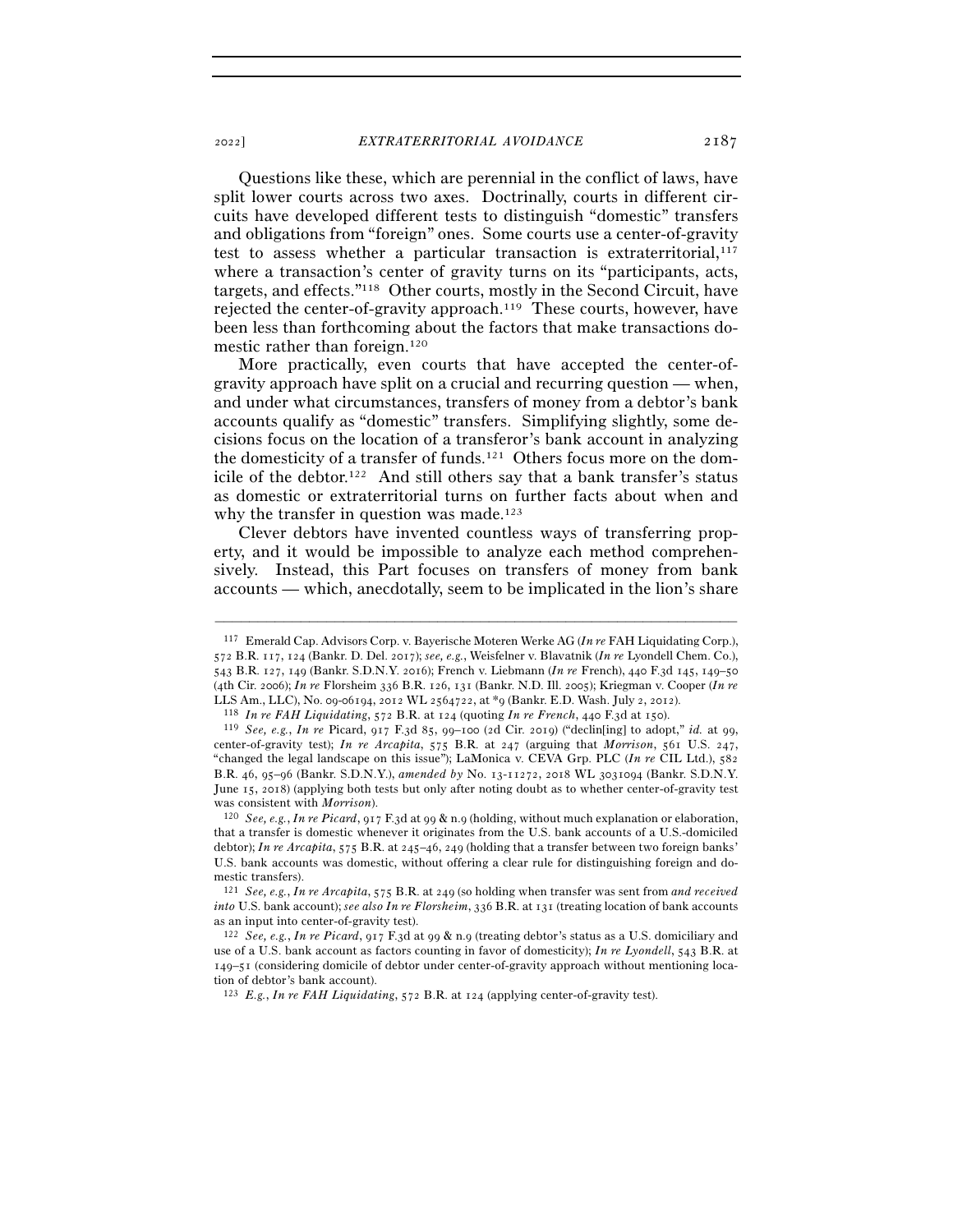of litigated fraudulent conveyance cases.124 It argues that courts should deem bank transfers to be "domestic" rather than extraterritorial when, and only when, they originate from U.S. bank accounts. Because many bank transfers *do* originate from U.S. bank accounts, the implication is that many transfers should fall within the ambit of sections 547 and 548 even if those provisions do not apply extraterritorially.

The Part proceeds in three sections. Section A introduces some guiding principles for localizing bank transfers. Section B argues against the center-of-gravity approach. Section C argues for the proposed accountbased localization rule, and offers concluding remarks.

# *A. Guiding Principles*

Under the Bankruptcy Code, "[t]he term 'transfer' means," inter alia, "each mode, direct or indirect  $\dots$  of disposing of or parting with  $-$  (i) property; or (ii) an interest in property."125 Where transfers from bank accounts are concerned, the "property" transferred is a bank deposit. Thus, for bankruptcy purposes, transfers from bank accounts occur where a depositor "dispos[es] of" or "part[s] with" bank deposits.<sup>126</sup>

Bank deposits are not tangible objects, so assigning a location to the place where a depositor parts with a deposit requires courts to adopt some kind of legal fiction.127 Existing law renders three such fictions at least somewhat plausible. *First*, a transfer might occur in the United States whenever it has a U.S. center of gravity. As mentioned above, several courts have adopted this center-of-gravity test in the extraterritoriality context.128 These courts generally look to "all component events of [a] transfer[]," including the transfer's purpose and commercial backdrop, to assess whether the transfer's "connection to the United States is . . . sufficiently strong for the transfer to be considered" domestic rather than extraterritorial.<sup>129</sup>

*Second*, a transfer might occur in the United States whenever it originates from a U.S. bank account. Some cases from the Second Circuit arguably support this position.130 Such a rule would also mesh well

<sup>–––––––––––––––––––––––––––––––––––––––––––––––––––––––––––––</sup> 124 For example, with the exception of *In re French* and *LaMonica v. CEVA Group PLC (In re CIL Ltd.)*, 582 B.R. 46, every case cited *supra* notes 117–123 involved a bank transfer. <sup>125</sup> 11 U.S.C. § 101(54)(D)(i)–(ii). <sup>126</sup> *Id.* <sup>125</sup> *E.g.*, Peterson v. Islamic Republic of Iran, 627 F.3d 1117, 1131 (9th Cir

<sup>&</sup>lt;sup>128</sup> See supra p. 2187.<br><sup>129</sup> Weisfelner v. Blavatnik (*In re* Lyondell Chem. Co.), 543 B.R. 127, 149, 151 (Bankr. S.D.N.Y. 2016) (second alteration in original) (quoting Maxwell Commc'n Corp. v. Societe General PLC (*In re* Maxwell Commc'n Corp.), 186 B.R. 807, 816 (Bankr. S.D.N.Y. 1995), *aff'd*, 93 F.3d 1036 (2d Cir. <sup>1996</sup>)). 130 *See, e.g.*, Off. Comm. of Unsecured Creditors of Arcapita Bank B.S.C.(c) v. Bahr. Islamic

Bank (*In re* Arcapita Bank B.S.C.(c)), 575 B.R. 229, 245 (Bankr. S.D.N.Y. 2017) (holding that transfer between foreign banks was domestic when *both* banks used U.S. bank accounts to consummate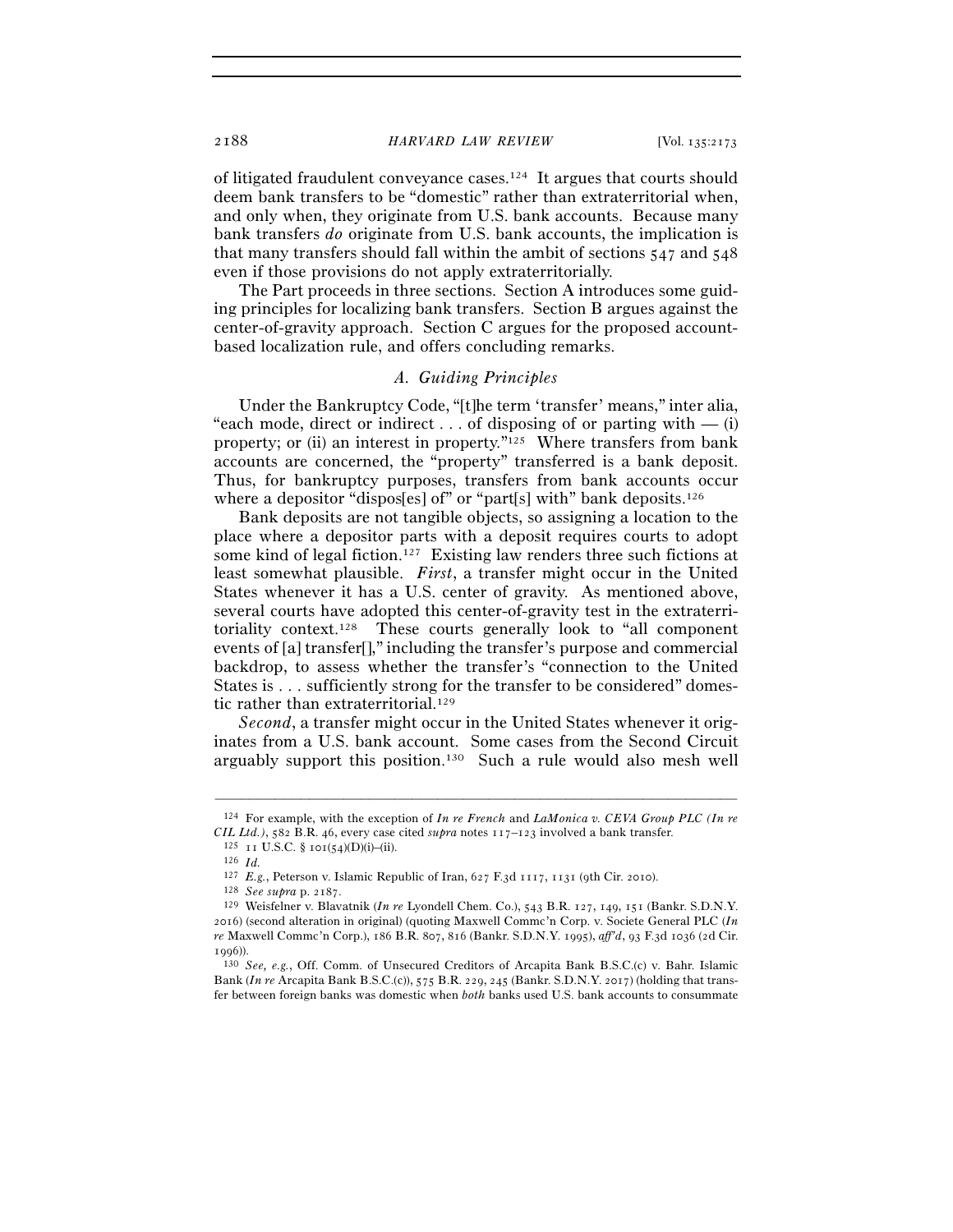with other cases, decided outside bankruptcy, that treat transfers originating from U.S. bank accounts as U.S. transfers in extraterritorialityrelated contexts.131

*Third*, a transfer might occur in the United States whenever it originates from a U.S.-domiciled *debtor*, even if the debtor executes the transfer through a foreign bank account. A few bankruptcy cases suggest or are at least compatible with this approach.132 A debtor-based rule would also align the treatment of bank transfers under sections 547 and 548 with their treatment for tax and escheat purposes.<sup>133</sup>

Although choosing between these localization options necessarily requires some degree of practical judgment, that judgment should in turn be guided by three relevant principles. *First*, because the Bankruptcy Code defines "transfer" to mean "disposing of" or "parting with" property, it should be possible for an ordinary speaker of the English language to describe the place where deposits are "transferred" as the place where a debtor "disposes of" or "parts with" them.<sup>134</sup> Suppose, for example, that a French debtor with U.S. creditors transfers funds to a French supplier in France. The fact that the debtor has U.S. creditors, without more, should not render the transfer "domestic." After all, the presence or absence of a U.S. creditor does not bear on whether money was disposed of or parted with in the United States.

*Second*, all else equal, a plausible localization rule should classify most transactions in which the United States has a significant interest as "domestic" rather than "foreign." Suppose, for example, that a U.S. debtor wires funds to a U.S. creditor from a U.S. bank account. The transfer seems domestic, even if the debtor routes it through (say) a Cayman Islands intermediary. "Congress generally legislates with domestic concerns in mind,"135 and making it too easy for debtors with U.S. contacts to evade the Code's avoidance provisions would slight the domestic interests that those provisions protect.

*Third*, and again all else equal, a rule for localizing bank transfers should *not* capture transactions with only tenuous ties to the United States. For example, suppose that a Chinese debtor wires funds from a Chinese bank account to an Irish creditor's account in Ireland but that the transfer — like the vast majority of international wire transfers —

<sup>–––––––––––––––––––––––––––––––––––––––––––––––––––––––––––––</sup> the transfer); *In re* Picard, 917 F.3d 85, 95–100 (2d Cir. 2019) (holding that transfer from U.S. bank account by U.S. domiciliary was domestic).

<sup>&</sup>lt;sup>131</sup> *See infra* p. 2192.<br>
<sup>132</sup> *E.g., In re Picard,* 917 F.3d at 99; *cf. In re Lyondell*, 543 B.R. at 149–51.<br>
<sup>133</sup> *See infra* p. 2192.<br>
<sup>134</sup> 11 U.S.C. § 101(54)(D); *cf., e.g.*, Law v. Siegel, 571 U.S. 415, 421 (2 [its] . . . powers, a bankruptcy court may not contravene specific statutory provisions."). 135 Small v. United States, 544 U.S. 385, 388 (2005) (quoting Smith v. United States, 507 U.S. 197,

<sup>204</sup> n.5 (1993)).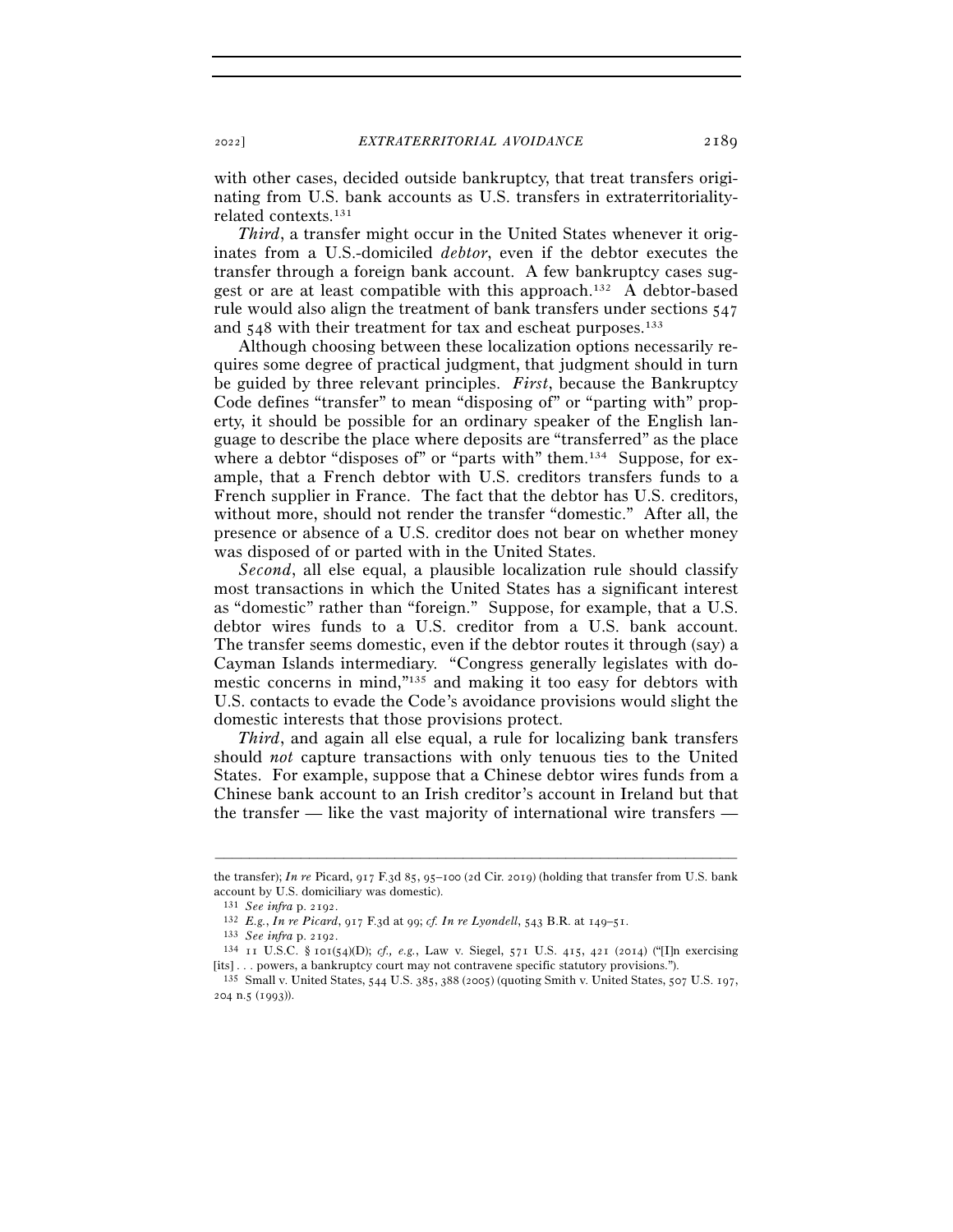is routed through a U.S. correspondent bank.<sup>136</sup> Such transfers seem foreign rather than domestic and should be treated as such. The presumption against extraterritoriality "would be a craven watchdog indeed if it retreated to its kennel whenever *some* domestic activity is involved in [a] case."137 A localization rule that embraced all or nearly all international wire transfers would undermine the presumption against extraterritoriality under the guise of implementing it.

Here, the first principle above — respect for the Code's definition of "transfer" — rules out the center-of-gravity approach, or at least the more interesting versions of it. The second and third principles suggest that transfers are "domestic" when made directly or indirectly from U.S. bank accounts.

## *B. The Center-of-Gravity Approach*

Many bankruptcy courts say that a bank transfer is domestic when it has a domestic center of gravity. Approaches differ, but most courts define a transfer's center of gravity based on at least six factors: (1) the domicile and (2) bank-account locations of the transferor; (3) the domicile and (4) bank-account locations of the *transferee*; (5) the purpose of the transfer; and (6) the transfer's broader commercial context.138 Unfortunately, factors (4) through (6) seem difficult to reconcile with the Bankruptcy Code's definition of "transfer."

A number of center-of-gravity cases lean heavily on a transferee's domicile or bank-account location, as well as a transfer's purpose and commercial context, in fixing a transfer's center of gravity. *Emerald Capital Advisors Corp. v. Bayerische Moteren Werke AG (In re FAH Liquidating Corp.)*, 139 a recent Delaware case, is perhaps the clearest example. In *In re FAH Liquidating*, a U.S. car manufacturer — Fisker Automotive Holdings, Inc. — had entered into a supply contract with BMW in Germany.140 The contract provided that BMW would produce auto parts for Fisker in Germany in exchange for payment in euros and contained German choice-of-law and choice-of-forum clauses.141 Fisker then wired BMW twenty-two million euros from its U.S. bank account.142 After applying the center-of-gravity test, the Bankruptcy

<sup>136</sup> *E.g.*, King v. Exp. Dev. Can. (*In re* Zetta Jet USA, Inc.), 624 B.R. 461, 495–96 (Bankr. C.D. Cal. 2020). For additional detail on the mechanics of wire transfer routing, see, for example, BENJAMIN GEVA, LAW OF ELECTRONIC FUNDS TRANSFERS §§ 4.01–.04 (release no. 29, 2021). *See also* Jesner v. Arab Bank, PLC, 138 S. Ct. 1386, 1394–95 (2018) (describing the "dollar-clearing" process, *id.* at 1394, which causes many foreign wire transfers to be processed through U.S. banks).<br>
<sup>137</sup> Morrison v. Austl. Nat'l Bank Ltd., 561 U.S. 247, 266 (2010).<br>
<sup>138</sup> *See* cases cited *supra* note 117.<br>
<sup>139</sup>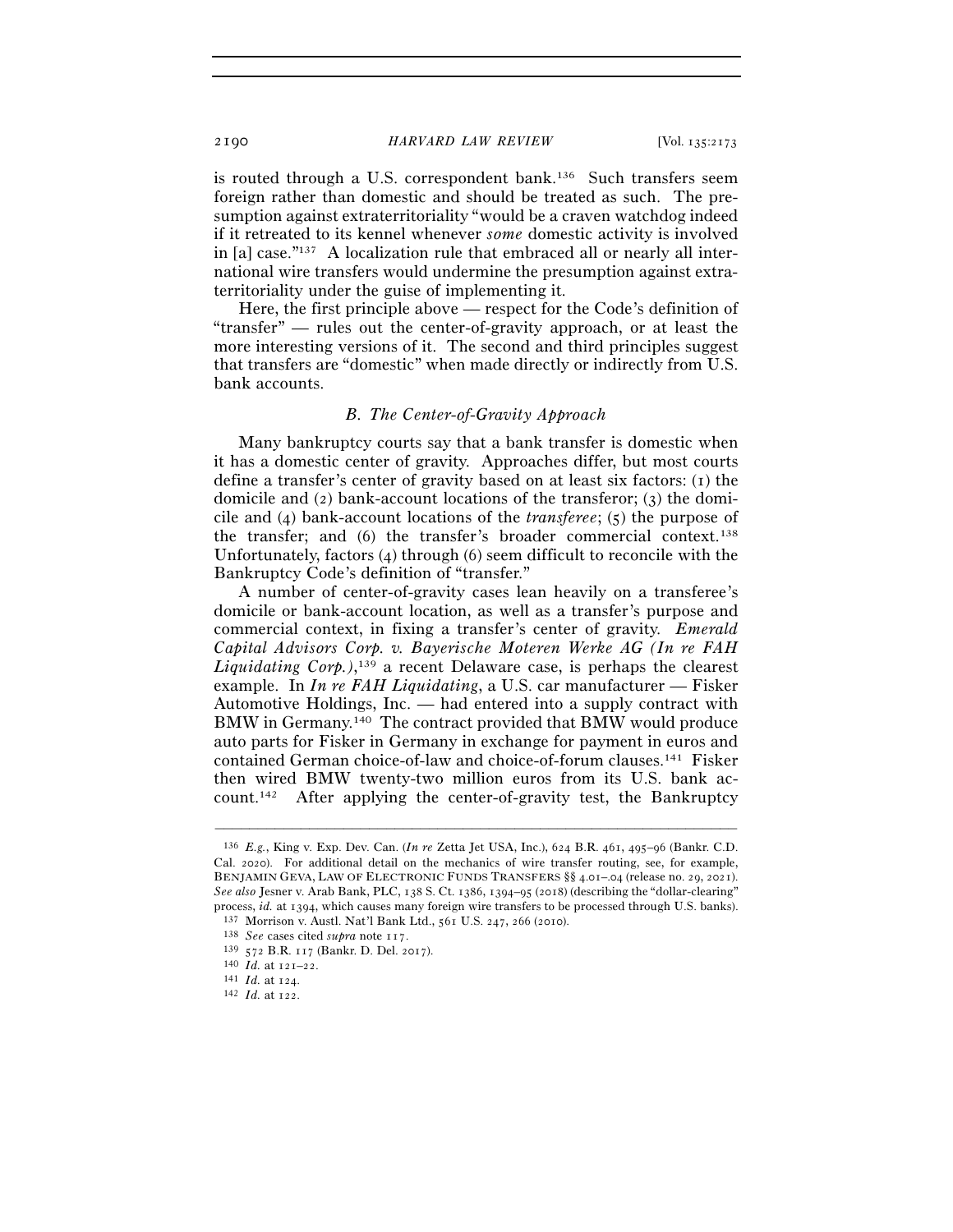Court for the District of Delaware held that the twenty-two-million-euro wire was foreign rather than domestic.<sup>143</sup> True, the court acknowledged, Fisker's wire "originated in the United States from a Delaware corporation."144 But the transfer was received by BMW in Germany; it was intended to fund BMW's production of parts in Germany; and it was made pursuant to a contract requiring payment in euros and containing German choice-of-law and choice-of-forum clauses.145 For these reasons, the court fixed the center of gravity of Fisker's wire in Germany rather than the United States.146

None of these facts, however, seem relevant given the Code's definition of "transfer." For starters, a transferee's domicile or the location of his bank account has little to do with where a transferor "disposes of" or "parts with" his property, at least as a matter of ordinary English.147 After all, a transferor "disposes of" or "parts with" a bank deposit by *sending* funds, not by receiving funds or by causing funds to be received. For example, suppose that *A* attempts to send one million dollars to *B* but that the U.S. government intercepts and seizes the money before *B*  receives it.148 *A* has "parted with" or "disposed of" his funds, but *B* has not received a penny.

Nor does a transfer's purpose relate in any plausible way to the location where a depositor parts with or disposes of his deposits. *In re FAH Liquidating*, for example, suggests that Fisker's twenty-twomillion-euro transfer was German rather than American because Fisker sent its wire in order to pay for BMW's German manufacturing.149 But it does not follow that Fisker disposed of or parted with any property in Germany rather than in the United States. Suppose, by analogy, that BMW had agreed to manufacture cars for Fisker in exchange for a guided tour of Wilmington, Delaware. The tour's purpose, like Fisker's actual transfer, would be to compensate BMW for services rendered in Germany. But the tour itself would occur within the United States, in Wilmington.

Similarly, and finally, a transfer's broader commercial context — say, the presence of a foreign choice-of-law clause in a relevant contract does not bear on where a debtor disposes of or parts with his assets. In *In re FAH Liquidating*, for example, Fisker had transferred euros under a contract with German choice-of-law and choice-of-forum clauses.150 These facts, though, have no bearing on where Fisker's transfer itself

<sup>143</sup> *Id.* at <sup>124</sup>. 144 *Id.*

<sup>145</sup> *Id.*

<sup>146</sup> *Id.*<br>147 **11 U.S.C.** § 101(54)(D)(i).

<sup>&</sup>lt;sup>148</sup> Cf. United States v. All Assets Held at Bank Julius, Baer & Co., 251 F. Supp. 3d 82, 95-96 (D.D.C. <sup>2017</sup>). 149 *In re FAH Liquidating*, 572 B.R. at <sup>124</sup>. 150 *Id.*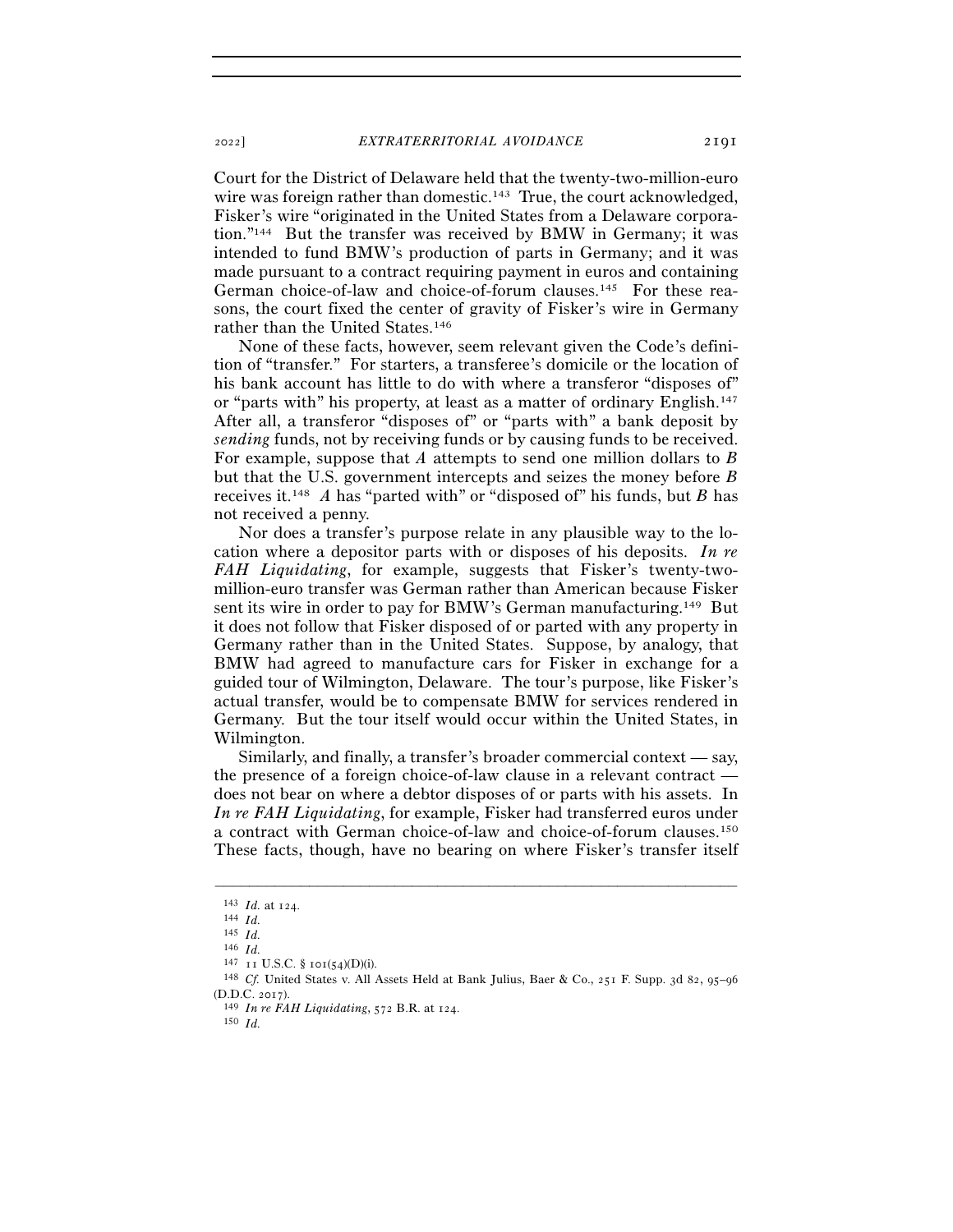occurred. Suppose that two Iowans exchange euros in Des Moines after signing a contract with German choice-of-law and choice-of-forum clauses. By no stretch of the imagination does the exchange occur anywhere besides Iowa, euros notwithstanding.

In short, the Code's definition of "transfer" rules out localization rules predicated on the location of a transferee, the purpose of a transfer, or a transfer's broader context. To the extent that the center-of-gravity approach provides otherwise, it is mistaken.

### *C. Debtors and Bank Accounts*

This leaves two final possibilities: a bank transfer might occur at the location of the transferor's bank account or at the transferor's own domicile. Both positions fit within the Code's definition of "transfer," but two practical considerations give the transferor-bank position a very slight advantage.

As a matter of ordinary English, both the transferor-bank and transferor-domicile views seem compatible with the Code's definition of "transfer." A person at least arguably "parts with" or "disposes of" an object in the place where the object is located at the time of its parting or disposal; for example, a Swedish tourist who hands dollars to a hot dog vendor in New York "parts with" cash in New York rather than Sweden. And the common law deems bank deposits to be "located" at a depositor's domicile for some purposes and at the site of the depositor's bank for other purposes.151 Putting two and two together, a depositor might thereby "part with" his deposits either at his own domicile or at the location of his bank.

That said, the transferor-domicile rule faces two practical problems. First, if a transfer is extraterritorial whenever it originates from a foreign-domiciled entity, then clever debtors could always dodge U.S. avoidance law by operating their businesses through offshore entities.152 This would leave many creditors with U.S. ties unprotected by the Code's avoidance provisions, particularly since U.S. citizens can easily incorporate in jurisdictions with weak avoidance regimes. For example, imagine that two U.S. citizens choose to operate their U.S. businesses

<sup>151</sup> Bank deposits are debts owed by a bank to a depositor, Citizens Bank of Md. v. Strumpf, 516 U.S. 16, 21 (1995), and the situs of a debt is sometimes the situs of the debtor and sometimes the situs of the creditor, *see, e.g.*, Severnoe Sec. Corp. v. London & Lancashire Ins. Co., 174 N.E. 299, 300 (N.Y.) (Cardozo, C.J.) (citing cases), *amended by* 175 N.E. 345 (N.Y. 1931). "At the root of the selection" of one or another situs, then–Chief Judge Cardozo observed in *Severnoe*, "is generally a common sense appraisal of the requirements of justice and convenience in particular conditions."

<sup>174</sup> N.E. at <sup>300</sup>. 152 *See, e.g.*, *Cayman Islands Offshore Company Formation*, OFFSHORE COMPANYCORP., https://www.offshorecompanycorp.com/company-formation/jurisdiction/cayman-islands [https:// perma.cc/Y8DH-ZRXP] (offering to create Cayman Islands LLCs on behalf of American citizens within six days).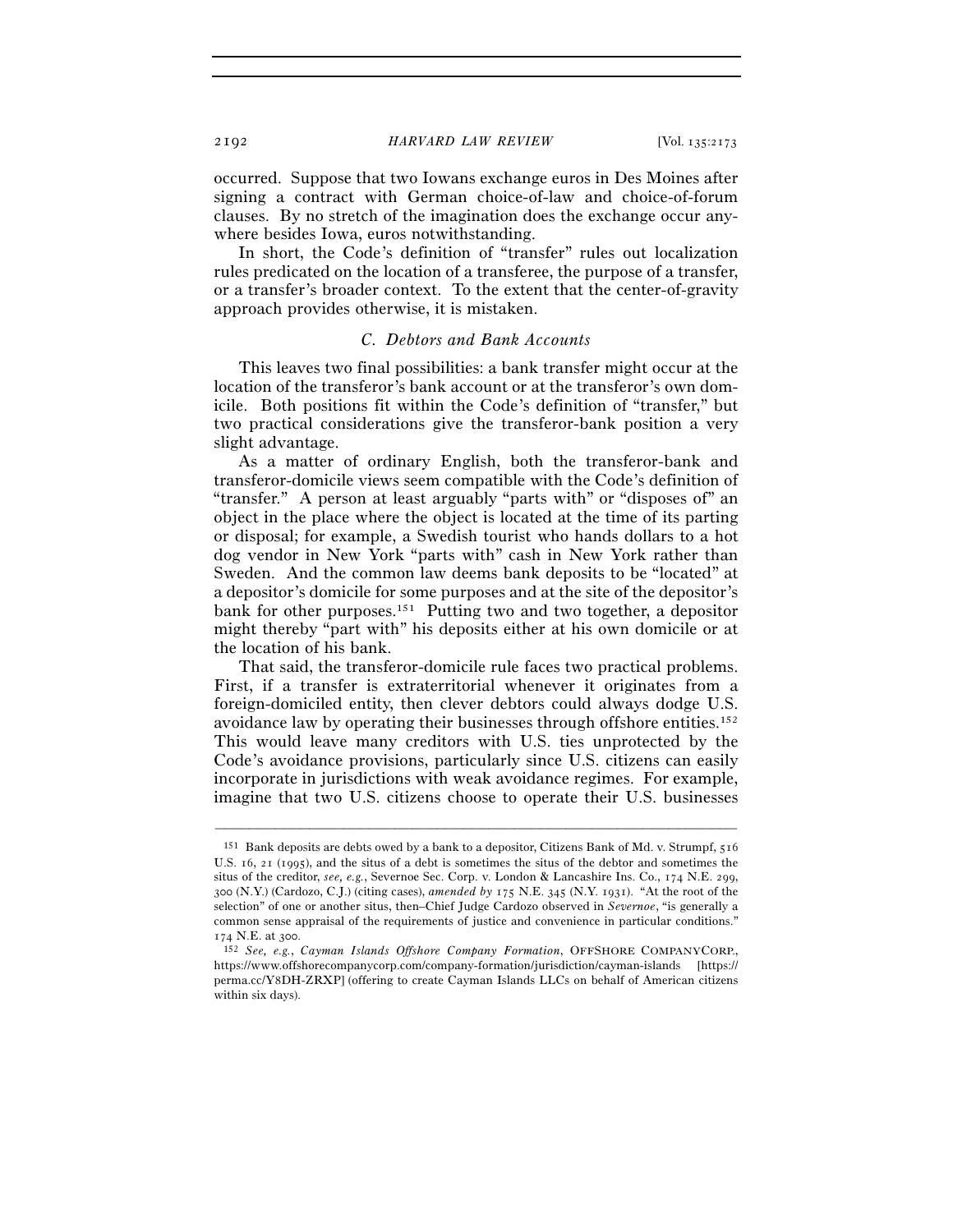through a Cayman Islands LLC. Under a transferor-domicile rule, every bank transfer from this business would fall outside the scope of sections  $547$  and  $548$ . That result seems surprising, and it would open a significant loophole in the Code's avoidance provisions.

Second, if a transfer is *domestic* whenever it originates from a *U.S.* domiciled transferor, then U.S. law will apply to many overseas transactions with minimal U.S. ties. That also seems implausible, especially given the Supreme Court's admonition in *Nestlé* that "general corporate activity" in the United States cannot alone make conduct domestic.153 For example, imagine that a U.S. debtor purchases cocoa beans from a merchant in Côte d'Ivoire using funds from an Ivorian bank account. The United States has *some* reasons to apply its own avoidance law to this transaction, since (for example) the purchase might deplete assets that would otherwise be available to U.S. creditors.154 But these reasons seem relatively unconvincing, especially since enforcing any U.S. avoidance judgment would require clawing back funds paid to an Ivorian vendor from an Ivorian bank in Côte d'Ivoire.

By comparison, the transferor-bank rule's problems are less acute. First, just as a transferor-domicile rule would permit debtors to sidestep the Code's avoidance provisions by operating in the United States through a foreign entity, a transferor-bank rule would allow debtors to skirt those provisions by holding funds abroad. As a practical matter, however, "holding funds abroad" is not as simple as operating a business via a foreign corporation or LLC. Cross-border payments are inconvenient and expensive, so most U.S. businesses would not want to ask U.S. customers to pay money directly into a foreign bank account.155 But if a business collects revenue from a U.S. bank account and then sweeps its profits into a separate account abroad, a U.S. bankruptcy court could treat subsequent transfers from the foreign account as having originated in the United States rather than overseas.156 For example, suppose that

<sup>153</sup> Nestlé USA, Inc. v. Doe, 141 S. Ct. 1931, 1937 (<sup>2021</sup>). 154 *See, e.g.*, Jay Lawrence Westbrook, *Avoidance of Pre-bankruptcy Transactions in Multinational Bankruptcy Cases*, 42 TEX. INT'L L.J. 899, 914 (2007) ("The United States has a substantial interest in protecting . . . American creditors of [an] American debtor from [a] fraudulent conveyance."). 155 *See, e.g.*, COMM. ON PAYMENTS & MKT. INFRASTRUCTURES, BANK FOR INT'L

SETTLEMENTS, CROSS-BORDER RETAIL PAYMENTS 3 (2018), https://www.bis.org/cpmi/publ/  $d_{173}$ .pdf [https://perma.cc/G3V3-4C7N] ("[C]ross-border retail payments remain slow, costly and opaque . . . ."). By way of comparison, while it is not uncommon for foreign corporations to do business in the United States directly rather than through U.S. subsidiaries, the author of this Note is not aware of any foreign entity that accrues significant U.S. revenues without a U.S. bank account.

<sup>156</sup> *See, e.g.*, Buchwald Cap. Advisors LLC v. JP Morgan Chase Bank, N.A. (*In re* M. Fabrikant & Sons, Inc.), 447 B.R. 170, 186 (Bankr. S.D.N.Y. 2011) ("[U]nder appropriate circumstances, multiple transactions will be collapsed and treated as steps in a single transaction . . . ."), *aff'd*, 480 B.R. 480 (S.D.N.Y. 2012), *aff'd*, 541 F. App'x 55 (2d Cir. 2013); Orr v. Kinderhill Corp., 991 F.2d 31, 35 (2d Cir. 1993) (same and citing cases).